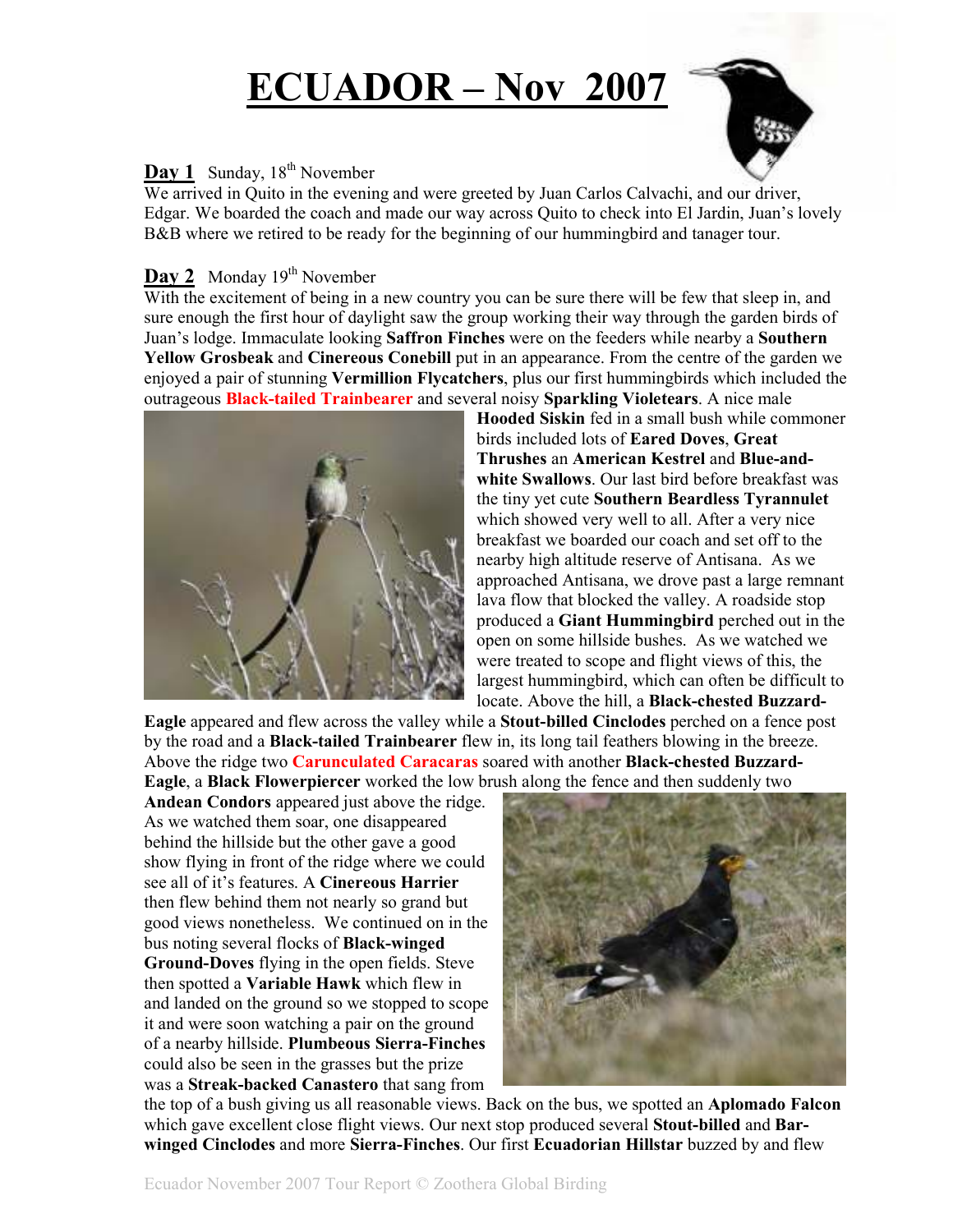back toward a lone building in the vast open fields. We scoped the building and some of us walked up to it to find an active nest of this lovely endemic. Steve and Juan further explored the building and found a roosting **Barn Owl** which then tucked itself further into the rafters and out of view for the rest of the group, so not getting onto our checklist. Nearby a couple of **Paramo Ground Tyrants** worked the open ground and an **Ash-throated Sierra-Finch** was spotted.

Continuing on to an open area we made a stop where several **Andean Gulls** were feeding along with numerous adult and immature **Carunculated Caracaras**. A little further on we stopped at a hacienda that allowed us superb close looks at **Ecuadorian Hillstars** near some feeders - one male showing particularly well roosting on the building above the feeders. Here we saw our first **Brazilian Rabbit** and a small pond nearby held a pair of **Andean Teal**. Driving to another spot we found a very close **Aplomado Falcon** on the ground once again a smart subject for the photographers in the group. As **Brown-bellied Swallows** and another **Andean Condor** flew over the hillside we enjoyed spectacular views of this unique landscape over a picnic lunch.

We continued on surveying some pools which held **Yellow-billed Pintails,** while nearby several **Paramo Pipits** worked the dry areas and up to ten **Andean Lapwings** as well as a flock of thirty



**Baird's Sandpipers** were spotted. Stopping beside a mountain lake we found a **Greater Yellowlegs** alongside several **Andean Coot** and just offshore some very attractive **Silvery Grebes**. Heading back we made a stop near some arable land where we found a **Streak-throated Bush-Tyrant,** plus **Brown-backed Chat-Tyrant, Sparkling Violetear** and an all too brief **Shining Sunbeam**. On a nearby hill, a **White-tailed Deer** was spotted and as we watched it move along the hillside, it flushed a **Curvebilled Tinamou** which allowed

us great flight views. Our last stop of the day was at a small lake where a group of 14 **Andean Ducks** were seen along with several **Yellow-billed Pintails** and two **Spotted Sandpipers**. Pleased with our first day, we headed back into Quito and our lodge.

#### **Day 3** Tuesday 20<sup>th</sup> November

After an early breakfast, we set off for Yanacocha Reserve. As we approached the reserve a juvenile **Variable Hawk** was spotted in a tree halfway up a hill, the rufous breast illustrating the variability in colour tones and hence where this bird gets its name. On reaching the entrance to Yanacocha we were soon on the trail where it wasn't long before we picked up **Black-chested Mountain-Tanager** in some trees on the hillside and several **Rufous-naped Brush-Finches** working the scrub below. **Tyrian Metaltails** buzzed around and Juan noticed the high pitched call of a **Barred Fruiteater** so we searched the hillside for it. A medium sized green bird crossed the path in front of us and Steve spotted a gorgeous male perched under some large leaves. The female was also spotted a bit higher. Further on, a **Blackish Tapaculo** was heard calling but never showed itself. We scoped a **Scarletbellied Mountain-Tanager** and got good looks at **Glossy Flowerpiercers** down the hill. The feeders along the way were very quiet but we spotted some hummingbirds working the flowers on the hillside including **Buff-winged Starfrontlet** and **Sapphire**-**vented Puffleg**. **Spectacled Whitestarts** worked the treetops and Juan put us on a **Streaked Tuftedcheek**. We had a quick look at a **Superciliaried Hemispingus** and then across the trail, a **Rufous Wren** showed well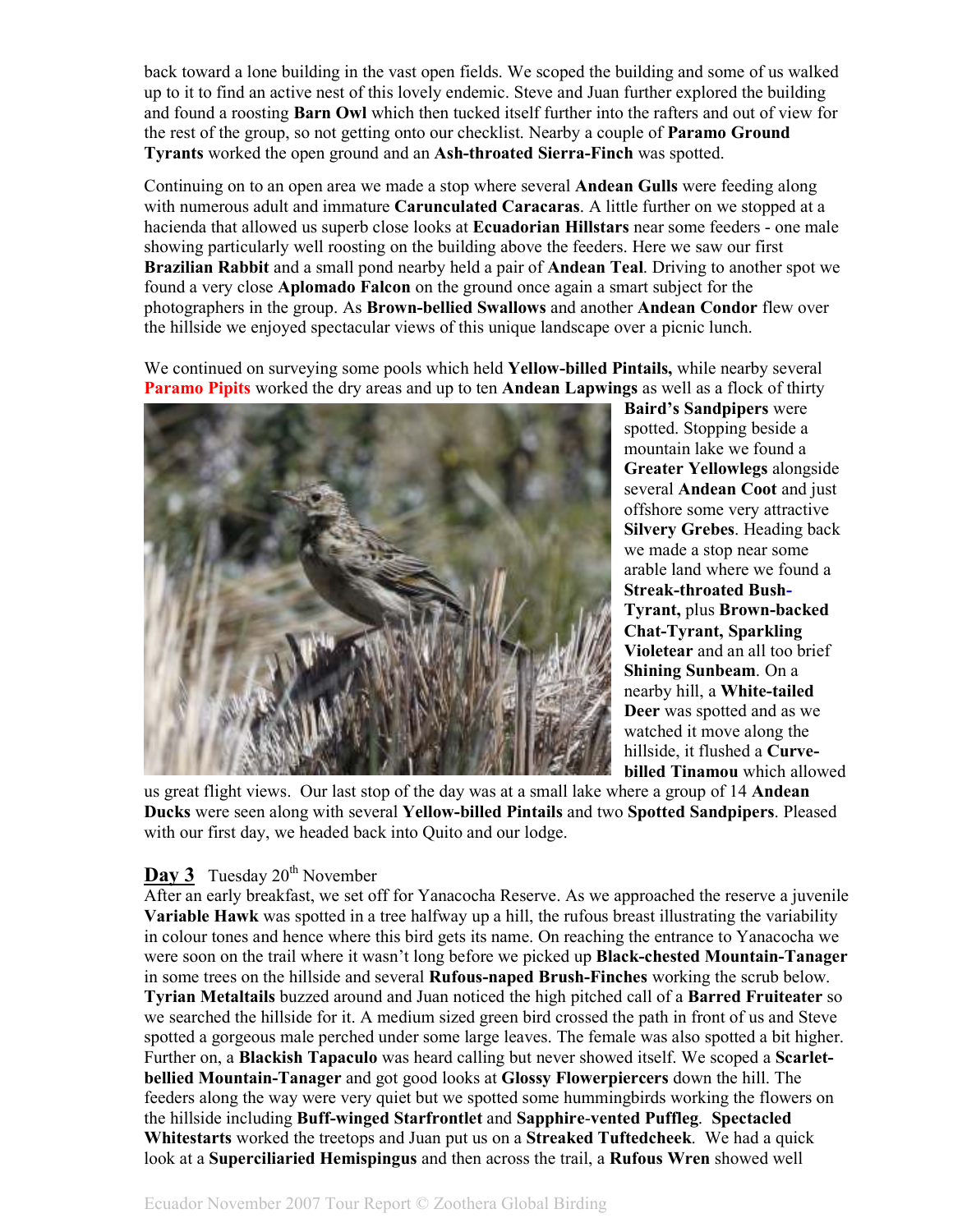working some low vegetation along with some **Rufous-naped Brush-Finches**. A **White-browed Spinetail** worked the trunk of mossy tree while a **Crowned Chat-Tyrant** worked the low brush right along the trail. A mixed flock moved in including **Masked** and **Glossy Flowerpiercers**, **Bluebacked Conebills**, and a nice **Superciliaried Hemispingus** which showed very well. **White-Banded Tyrannulets** also made an appearance as did another **Scarlet-breasted Mountain**-**Tanager**, **Black-crested Warbler**, **Hooded Mountain-Tanager**, and a stunning **Grass-green Tanager**. Another **White-browned Spinetail** was spotted giving everyone very good views. While everyone was enjoying the spinetail, a **Golden-breasted Puffleg** came in and perched on a branch. At the feeders at the end of the trail were several stunning hummingbirds including **Great Sapphirewing**, **Shining Sunbeam**, **Buff-winged Starfronlet**, and **Sapphire-vented Puffleg**. The photographers had a field day with these sparkling subjects while the rest of us marvelled at their



ditch on the side of the road.

antics at the feeders. At one point, Gina exclaimed "**Sword-bill** here!" and we turned to see a female **Sword-billed Hummingbird** on a branch under some thick canopy near one of the feeders. The bird didn't stay long but we all got fairly good looks at its ridiculous bill. After enjoying the show at the upper feeders, we moved down to the lower feeders which held several male and female **Buff-winged Starfrontlets** and **Tyrian Metailtails**. On the walk back out to the parking area, another nice male **Sword-billed Hummingbird** showed well for us. Other than that the trail was very quiet and a thick mist was rolling in. We took lunch at the entrance to Yanacocha our sparkling views from this morning now replaced by low clouds. We left Yanacocha and drove down a shortcut to

Nono-Mindo Road. Very soon a brief panic ensued when Juan spotted a **Curve-billed Tinamou** in a

We piled out of the bus and chased the bird across a field to try and get better looks as the bird disappeared quickly in the fog. We continued down the road until Edgar spotted a **Masked Trogon**  on a Cecropia tree near the road. We all got out and scoped the male and soon found the female in the branches above. In the same spot a **Slaty-backed Chat-Tyrant** was calling and we scanned the hill and spotted it perched in a bush.

The next stop was beside another large Cecropia Tree which held a young **Sicklewinged Guan**.

Further down the road, a panic erupted from the back of the bus as John spotted an **Andean Cock-of-the-rock** in a Cecropia. Edgar backed up the bus but the bird dropped out of sight. We got out to see it fly just below eye level down the valley. We walked down the road and heard "screaming pig" sounds from across the valley from what apparently was a **Cock-of-the-Rock** lek. We watched the hill across the valley for several minutes while at least ten of these brilliant birds showed sometimes several at a time in the



trees. Despite the light rain, we were able to get good scope views of these brilliant birds. Further down the road, Juan spotted some more **Sickle-winged Guans** in a tall tree and a **Golden**-**headed Quetzal**. The rain got heavier as we turned on the road up to Bellavista Lodge. The windows of the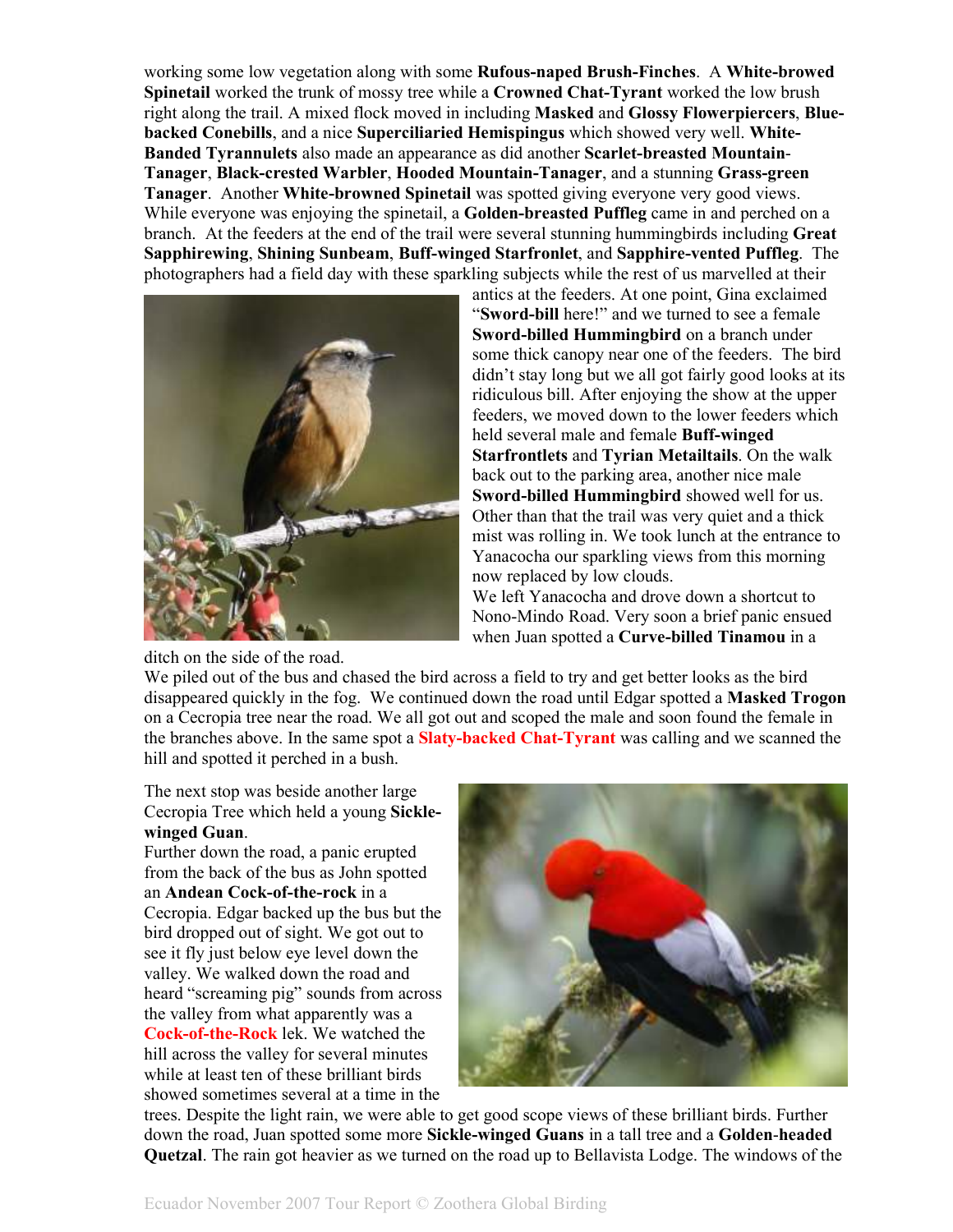van were fogging up but Lionel spotted the **Broad-winged Hawk** close to the road that we were all able to get good looks at.

We arrived at Bellavista and immediately went to the feeders where we enjoyed multiple views of hummingbirds that included **Buff-tailed Coronets**, **Collard Inca**, **Speckled Hummingbird**, **Green** and **Sparkling Violetear**, **Fawn-breasted Brilliant**, **Purple-throated Woodstar**, and the tiny but charismatic **Booted Rackettail**. We were also treated to the unexpected appearance of a **Chestnut**-**crowned Antpitta** walking along the main path.

We checked into our rooms and met before dinner to review our list of birds for the day. After a lovely dinner, we went out to see amazingly close views of a **Common Potoo** perched on a stick along the main path.

#### **Day 4** Wednesday 21<sup>st</sup> November

A morning check of our moth light set up yielded an amazing variety of creatures of all shapes, colours, and sizes. We inspected our catch as **Turquoise Jays** appeared in the trees above. Two **Russet-crowned Warblers** worked the lower vegetation around the lodge entrance and a **Chestnut**-**capped** 



**Brush-Finch** showed extremely well near the hummingbird feeders. While looking at the Brush-Finch, we heard and then saw an **Azara's Spinetail** in the shrub below. In the canopy we spotted a **Golden-crowned Flycatcher** and a **Yellow-bellied Chat-Tyrant** against the grey sky and a **Rufous-collared Sparrow** worked the ground on the edge of the car park. We walked the trail toward the composting area stopping to see a small flock of **Blue-winged Mountain-Tanagers** in a Cecropia. As we reached the compost area, we had more good looks at a **Chestnut-capped Brush-Finch**. We continued on a little further until we heard the call of an **Ocellated Tapaculo** behind us so we turned around and walked back toward the lodge.

We listened for several minutes and Juan was able to put a few people on it but most of us had to wait for another opportunity. Our reward for patience was a **Giant Antpitta** spotted not far off the trail and we all got good looks at it. Back by the lodge, we found two **Giant Antpittas** in the forest and enjoyed reasonable views difficult birds. We got distracted by the moths as we passed the moth light and spent a few moments photographing them before moving down toward the feeders where we spotted "Lionel" the **Chestnut-crowned Antpitta** running across the trail. A **Tricoloured Brush**-**Finch** showed well on a branch near the feeders while a **Gray-breasted Wood-Wren** called from the forest. A second **Chestnut-crowned Antpitta** was spotted in the area and promptly named "Darron". The hummingbird feeders were being put out for the day and birds quickly arrived. Ken enjoyed an encounter with a **Fawn-breasted Brilliant** so close that he dared not move.

The feeders were buzzing with **Purple-throated Woodstars**, **Booted Rackettails**, and **Buff-tailed Coronets**. Susie spotted a nice **Montane Woodcreeper** moving up a trunk just behind the feeders. In the canopy behind was a **White-winged Brush-Finch** and our first **Golden Tanager**, and a **Black**-**capped Tanager**. Two **Toucan Barbets** showed well in the trees behind the feeders and remained around for viewing and photos until we went into breakfast. The trees above held several **Southern Yellow Grosbeaks**, **Brown-capped Vireo**, **Golden-rumped Euphonia**, a **Blackburnian Warbler**, and a **White-tailed Tyrannulet**. A female **Capped Conebill** sat preening in a tree and a **Red-tailed Squirrel** crossed the main path via the trees. A few **Blue-and-White Swallows** flew over and down the valley. As we headed for breakfast, two **White-winged Brush-Finches** were spotted near the trail and served as targets for a few of the photographers in the group. A **Sierran Elaenia** caught our attention as we tried to get into the dining room.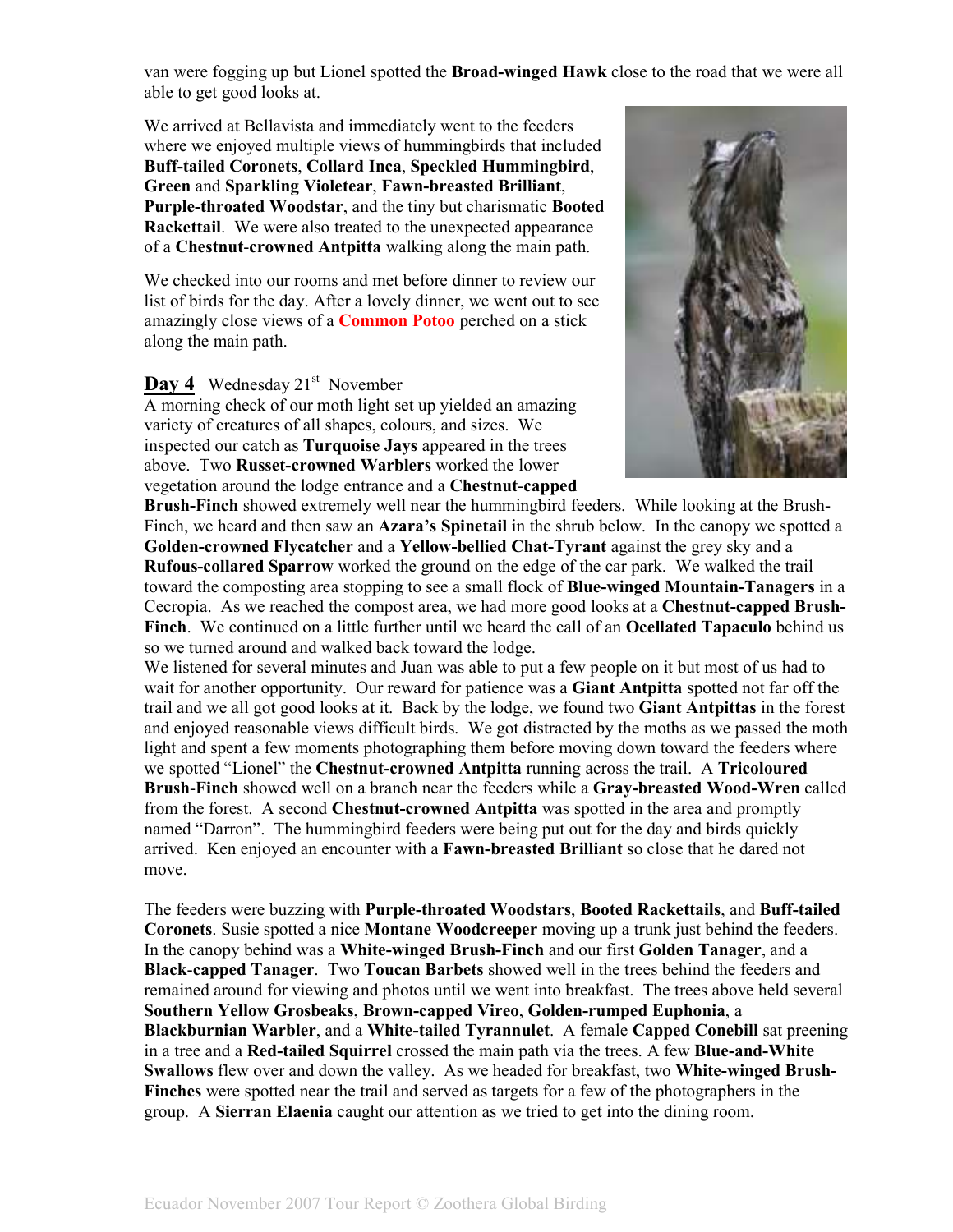After a great breakfast, we headed up to the trails above the lodge. A good look at a **Black-crested Warbler** proved quite elusive as it circled around where we were standing on the path never stopping for a second. But our consolation was a lovely **Gorgeted Sunangel** which flew in and perched on an open stick just above eye level. We continued along the trail as **Spillman's Tapaculo** called from deep in the forest. Way up on the hillside in the treetops, a **Plate-billed Mountain**-**Toucan** was spotted but the distance and the mist made it very difficult to see. Our scan for the **Mountain-Toucan** yielded scope views of a **Streaked Tuftedcheek**. A **Yellow-bellied Chat-Tyrant** worked some branches while a **Speckled Hummingbird** hawked insects just below the treetops. Further on, we heard the **Oscellated Tapaculo** calling down a hillside so we took a side trail to try and see it. There were at least two or three calling and though they did not seem to be far away, they did not come into view. After several minutes, we moved back up to the main trail and continued on to find an **Andean Pygmy Owl** perched in a tree near the trail. We got good scope views of this bird and even some photos and were thrilled to encounter this rare species. **Grey**-**breasted Wood-Wrens** were mobbing it so we caught some good views of these as well.

We headed back down the trail and a few of us saw a **Flavescent Flycatcher**. As the rest of us tried to get on it, a **Glossy-black Thrush** appeared. A **Barred Hawk** called in the distance and then flew over. The forest was very quiet as we walked back but an encounter with two close **Platebilled Mountain-Toucans** got our adrenaline going. A **Crimson-mantled Woodpecker** flew across the trail and several **Dusky Bush-Tanagers** worked some low shrubs along the trail. Juan spotted a **Plushcap** moving under the canopy and as we were getting on that a **Grass-green** 

**Tanager** appeared. Further down on the corner of the trail there was an explosion of excitement as a mixed flock moved through. Birds were being called in every direction including **White-sided Flowerpiercer**, **Blueand-Black Tanager, Black-and-White Becard**, **White-tailed Tyrannulet**, and **Striped Treehunter**. On the other side of the trail, another **Gorgeted Sunangel** was found perched on a horizontal branch. As we watched, it flew up above us, hawked some insects and flew off. Back on the bus, we moved further along the road. The bus stopped suddenly for a pair of **Strong**-**billed Woodcreeper** which were seen silhouetted against the forest in the thick mist which was quickly turning into steady rain. A **Streak-necked Flycatcher** also appeared but was difficult to see in the poor light. The rain was getting heavier but more birds were coming in including a couple of **Red-crested Cotingas**, **Blue-winged Mountain-Tanager**, and **White-tailed Tyrannulet**. Once the flock activity subsided, we began to head back to the lodge. On the way, Susie spotted a **Masked Trogon** in a tree along side the road. After lunch, we went to a private house with a lovely garden and several hummingbird feeders. We were in awe as several new species of sparkling



gems buzzed around including **Purple-bibbed Whitetip**, **Andean Emerald**, **Rufous-tailed Hummingbird**, **Purple-throated Woodstar, Western Emerald**, **Brown Inca, Violet-tailed Sylph**, and **Empress Brilliant**. A **White-sided Flowerpiercer** was in attendance while a female then a male **Little Woodstar** fed on some orange flowers moving around like bumblebees. A **Crimson-rumped Toucanet** flew fast across the sky but disappeared before we could get on it. We moved up to the veranda where tea and coffee were being served and noted just as much hummingbird activity on the other side of the garden. This was truly a birder's heaven and we were most appreciative of our host's hospitality. After a lovely afternoon, we moved down into the valley at dusk to look for nightjars. A **Rufous**-**bellied Nighthawk** flying down the valley and a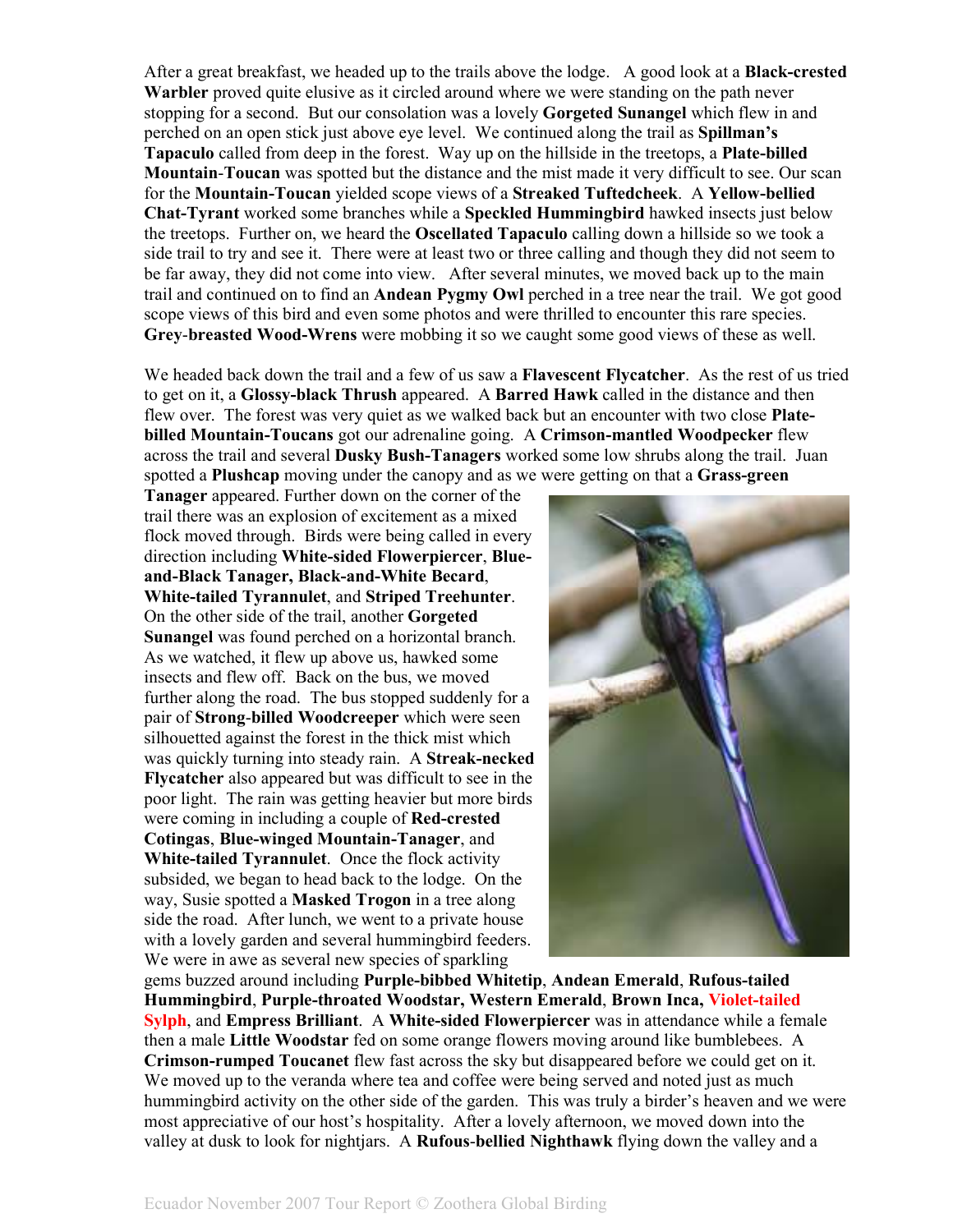little later two more birds flew up the road over our heads. Some bats were confusing things as darkness fell but we did manage to get views of a **Lyre-tailed Nightjar** flying along the hillside. We headed back up to our lodge for another wonderful dinner and night at Bellavista.

#### **Day 5** Thursday 22<sup>nd</sup> November

After some horrible morning coffee we went out for a prebreakfast walk. A **Glossy Black Thrush** showed well as we were leaving the dining room and the compost heap held a **White-tipped Dove** for us this morning. Several birds were glimpsed further up the trail including **Cinnamon Flycatcher, Pearl Treerunner** and **Slaty-backed Nightingale-Thrush** but all disappeared frustratingly quickly. After breakfast, we went back up to the trails above the lodge. Our first sighting was a **Green-and-Black Fruiteater** followed by a **Striped Treehunter**. Four **Band-tailed Pigeons** flew over and we



found a **Tawny-bellied Hermit** on the corner of the trail in some low shrubs. We heard a **Rufousheaded Pygmy-Tyrant** which did not show but we did get views of **Speckled Hummingbird**, **Collared Inca, Rufous Spinetail**, and **Russet-crowned Warbler**. We heard a **Spillman's Tapaculo** close by so we searched the edge of the trail and got quick glimpses as the bird moved in the shadows like a small black mouse.

John spotted the first of many **White-collared Swifts** flying overhead before we stopped to check the activity of some large moss covered trees ahead of us where **Flavescent Flycatcher**, **Berylspangled Tanager, Blackburnian Warbler, Sierran Elaenia, Toucan Barbets, Cinnamon Flycatcher**, and **Red-eyed Vireo** were all spotted. **Dusky Bush-Tanagers** noisily worked the lower foliage and our attention was turned back up to the tree tops for a flurry of activity which



yielded a female **Capped Conebill**, lovely **Bluecapped Tanagers**, and the now common **Slatethroated Whitestart**. We walked down a steep trail back to the lodge enjoying a pair of **Green-and-Black Fruiteaters** along the way. A **Chestnutcapped Brush-Finch** was spotted on the compost pile and once again we were distracted by the fascinating moths that had come to our light overnight. After lunch, we packed up and had one last visit at the feeders before we headed toward Mindo. On the way down the hill, we noted several **Tropical Kingbirds** on the power lines. From the back seat of the bus, Darron spotted a raptor on a post which turned out to be a **Broad-winged Hawk**. This stop also produced a **Golden-crowned Flycatcher**. Darron's next sighting

was a cracking **Great Thrush** on a tree in a cow field

We made several roadside stops which yielded a number of species including **Western Hemispingus**, **Orange-bellied Euphonia, Russet-crowned Warbler**, and **Montane Woodcreeper**. Another stop on a hillside allowed great looks at **Blue-winged Mountain-Tanager** and two **Beryl**-**spangled Tanagers** making a nest high on a mossy branch. Our first **Golden Tanagers** were spotted here as some **Red-billed Parrots** noisily flew off. A **Smoke-coloured Pewee** required us to strain our necks but **Toucan Barbet**, **Mountain Wren**, and **Violet-tailed Sylph** were lower in the trees allowing some relief. Further down the road, we found our first **Violet-purple Coronet**. Gina spotted two **Black-chinned Mountain-Tanagers** in the tree tops while a **Brown-capped Vireo** gave close looks. Continuing on we had our first stunning **Blue-**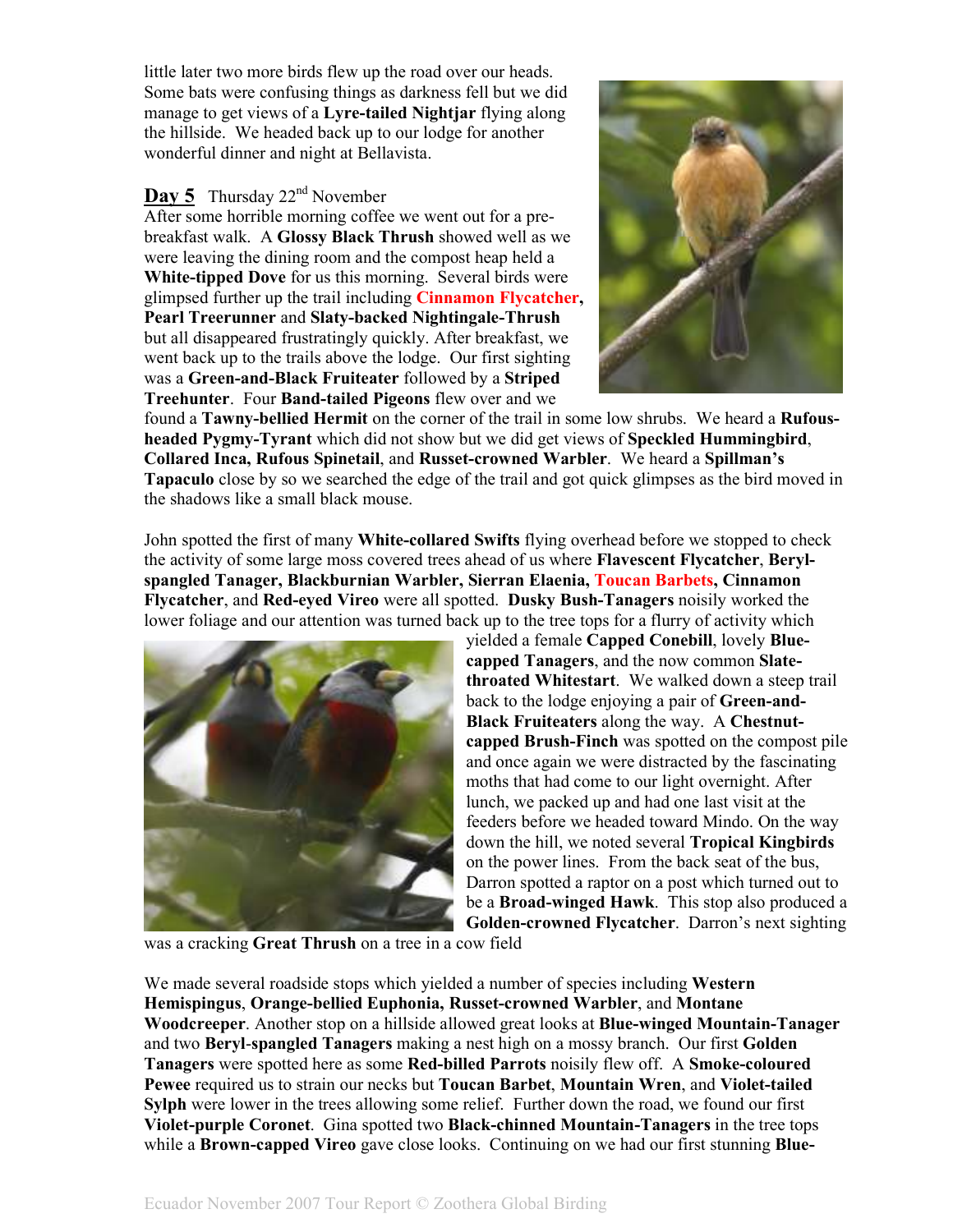**necked Tanagers**. We stopped at one of the Jocotoco Foundation reserves where the feeders held **Green-crowned Woodnymphs** and **Banaquits** and our first **Green Thorntails** on the flowers. **White-whiskered Hermit** and **Green-crowned Brilliant** also showed here and we were able to get better looks at a dazzling **Blue-necked Tanager**. **Golden Tanagers** visited the fruit feeders and two **Yellow-collared Chlorophonias** worked the trees above. Further away on top of a tree was a female **Purple Honeycreeper** which looked good through the scope. A **Squirrel Cuckoo** flew over the building drawing our attention back to the feeders which hosted **Lemon-rumped Tanagers**, **Andean Emerald**, and **Rufous-tailed Hummingbirds**.

After lunch, **Rufous-throated Tanager** was spotted on the feeding table. We tore ourselves away to walk the trails through a gorgeous rainforest which was incredibly quite. The only noise was from three **Bronze-winged Parrots** that flew over so we headed back up to the main building



where we added **Buff-fronted Foliage-Gleaner, Tropical Parula, Thick-billed** and **Orange-bellied Euphonia**, and **Red-eyed Vireo** to our day list.

We moved on from this spot searching the trees for more colourful birds. A **Summer Tanager** shimmered red in a large tree where a **Black-winged Saltator.** More **Bronze**-**winged Parrots** noisily passed. Further on, **Variable** and **Yellow-bellied Seedeaters** were seen along the road. **Western Wood-Pewee** kept us guessing for a few minutes. One stop produced a nice **Bay-headed Tanager** feeding on some fruits, **Duskycapped Flycatcher**, and **Rufous-throated Tanager**. A **Swainson's Thrush** was spotted in some low brush. Nearby was a lovely **Ornate Flycatcher** and in the

thick vegetation we were able to spot a **Red-faced Spinetail**. As we walked the road, we found **Smoky-brown Woodpecker**, **One-coloured Becard, Spotted Woodcreeper** and **Streaked Flycatcher**. An elegant **Swallow-tailed Kite** soared slowly by allowing good views.

The highlight of the afternoon for Juan was surely the **Moss-backed Tanager** showed on top of a moss covered tree. As we waited for satisfying views of the bird, a **Golden-faced Tyrannulet** flew back and forth across the road and a **Southern House Wren** commanded our attention. The area was quite active with species including **Marble-faced Bristle-Tyrant**, **Palm Tanager**, and **Bufffronted Foliage-Gleaner**. A **Bay Wren** was heard but not seen but we were rewarded by views of a nice male **Purple Honeycreeper** on some treetops. A **Choco Warbler** shot through just under the canopy and our first **Gray-and-gold Tanager** showed quickly as well. We made our way to an open area where we could see down a hill where a **Bran-coloured Flycatcher** worked around a large fallen tree. Some lovely **Fawn-breasted Tanagers** were seen here as well as a few **Social Flycatchers** but the show stopper was a family of **Swallow-Tanagers** feeding young on top of some trees.

On the way back to the bus, a few people caught a glimpse of a **Pale-mandibled Aracari**. We boarded the bus and headed to our lodge finishing the day with 107 species.

#### Day 6 Friday 23<sup>rd</sup> November

After an early breakfast we set off for Pedro Vincente Maldonado (PVM) Road for today's birding bonanza. A "soft" rain was falling at our first roadside stop for a **Yellow-bellied Siskin** at the top of a palm. Small flocks of **Cattle Egrets** flew from their overnight roosts. We had distant views of a **Golden-hooded Tanager** on top of a palm while a nice **Golden-olive Woodpecker** showed in the open. Walking down the red road, we saw a **Buff**-**throated Saltator** in a thin tree with some **Palm Tanagers**. A **White-bearded Manakin** (female) was moving in some trees by the road which also held **Green Honeycreeper**, **Yellow-tufted Dacnis**, and **Silver-throated Tanager**. An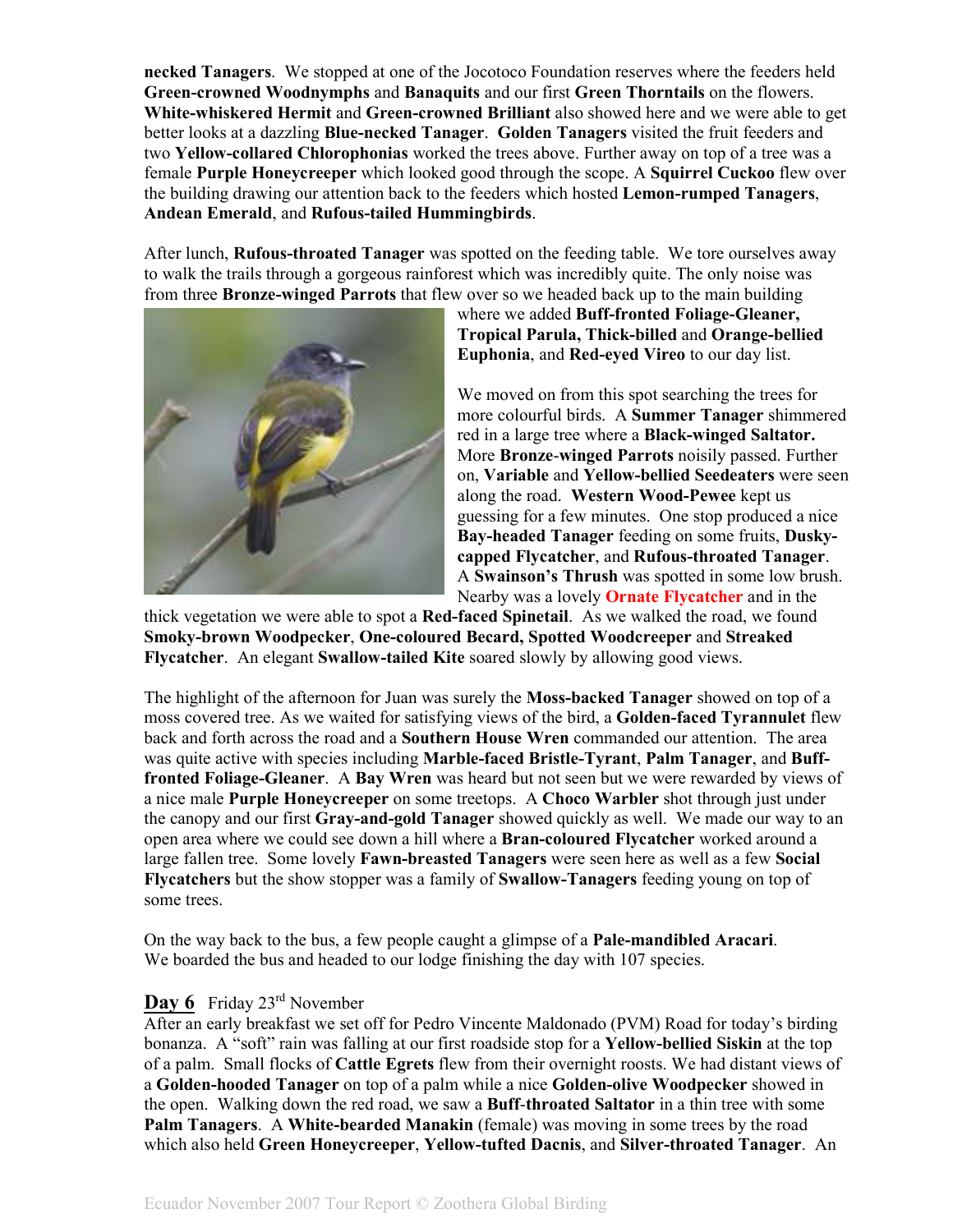**Orange-billed Sparrow** was also spotted briefly. We enjoyed another look at **Blue-necked Tanager** as a **Little Cuckoo** flew across the road. A **Common Tody-Flycatcher** proved elusive for many of us but we made up for it with good looks at **Acadian Flycatcher**, **Pacific Antwren**, and **Olive-crowned Yellowthroat**. As we looked skyward, we could see hundreds of **Whitecollared Swifts** going over with a few **Grey-rumped Swifts** mixed in. We came to an open area where three fantastic **Guayaquil Woodpeckers** were working on a dead palm trunk. The **Smoothbilled Anis** nearby paled by comparison but were duly noted for our list. Steve pointed out some **Chestnut-collared Swifts** in the sky and some of us honed our id skills. We moved to another open area that allowed us good looks at **Bay-headed** and **Grey-and-Gold Tanagers** in some nearby trees. Two **Ruddy Pigeons** sat on top of a palm front as a **Red-headed Barbet** played hard to see in the trees right above us. Some **White-thighed Swallows** were noted on a power line as some flew around **Southern Rough-winged Swallows** showing their pale rump. A cracking **Variable Seedeater** was spotted by Ken as a **Yellow Tyrannulet** was seen in a bamboo stalk. We got back in the bus and moved along until Steve spotted an interesting raptor perched in a tree. At first it gave the impression of a **Laughing Falcon** but after careful observation and some discussion it was identified as a juvenile **Grey Hawk**. Another roadside stop near a farm growing palm trees provided us with a number of species including **Barn Swallow**, **Masked Water Tyrant, Giant Cowbird**, and **Shiny Cowbird**. A **Pacific Hornero** walked the grounds around the farm house and a **Pacific Parrotlet** was perched in the garden.

We moved on stopping near a stream that was flowing over the road. The trees along the stream held **Western Woodhunter**, **Red-eyed Vireo**, **Tropical Gnatcatcher**, two **Olivaceous Piculets**, and a **Black-cheeked Woodpecker**. Further on, we stopped to view an adult **Laughing Falcon** perched on a tree. Digiscoping was soon interrupted by a **Choco Toucan** on top of a distant palm. The open skies allowed views of **Maroon-tailed Parakeets**, **Bronze-winged Parrots**, and a **Bluecrowned Pigeon** perched against the horizon. Along the road, Juan pointed out **Snowy-throated Flycatcher** – our first and only for the trip. Our next roadside stop was for a group of **Palemandibled Aracaris** perched on trees up a steep hill. We reached Silanche Reserve and climbed up the observation tower giving us looks at the canopy. Three **Pale-mandibled Aracaris** were perched in a nearby Cecropia while two **Plumbeous Kites** were spotted a bit further away. As we

scanned the treetops we found a gorgeous **Rose-faced Parrot** perched right on top of some trees and we all enjoyed prolonged views of this rarity.

A **Masked Tityra** landed in a tree right next to the tower as three **Lesser Swallow-tailed Swift** flew over head. A **Boat-billed Flycatcher** called from a distant tree as **Grey-rumped Swifts** were also noted overhead. We watched some activity in a fruiting tree which started with some **Blue-necked Tanagers** joined by some **Emerald Tanagers**. Suddenly two stunning **Blue-whiskered Tanagers** appeared greatly exciting our leaders as Steve entertained us with his "lifer" dance! It was fantastic seeing these birds at their level! The fruits of this tree must have been quite



desirable as more birds joined the fray including **Golden-faced Tyrannulet**, **Thick-billed** and **Orange-billed Euphonia** but it was the tanagers that wowed us here. On the closer treetops some **Rusty-margined Flycatchers** showed very well and a **Smoke-coloured Pewee** was noted. Below us in the under story we spotted a male and female **Tawny-crested Tanager** and from the other side of the tower a female **White-bearded Manakin** was seen. We had brief looks at a female **Western Slaty-Antshrike** while a pair of **White-ringed Flycatchers** showed well. On top of a Cecropia, a pair of **Scarlet-browned Tanagers** fed along side a **Yellow-tufted Dacnis**. Closer two noisy **Bright-rumped Atillas** were spotted as well as **Cinnamon** and **One-coloured Becards**.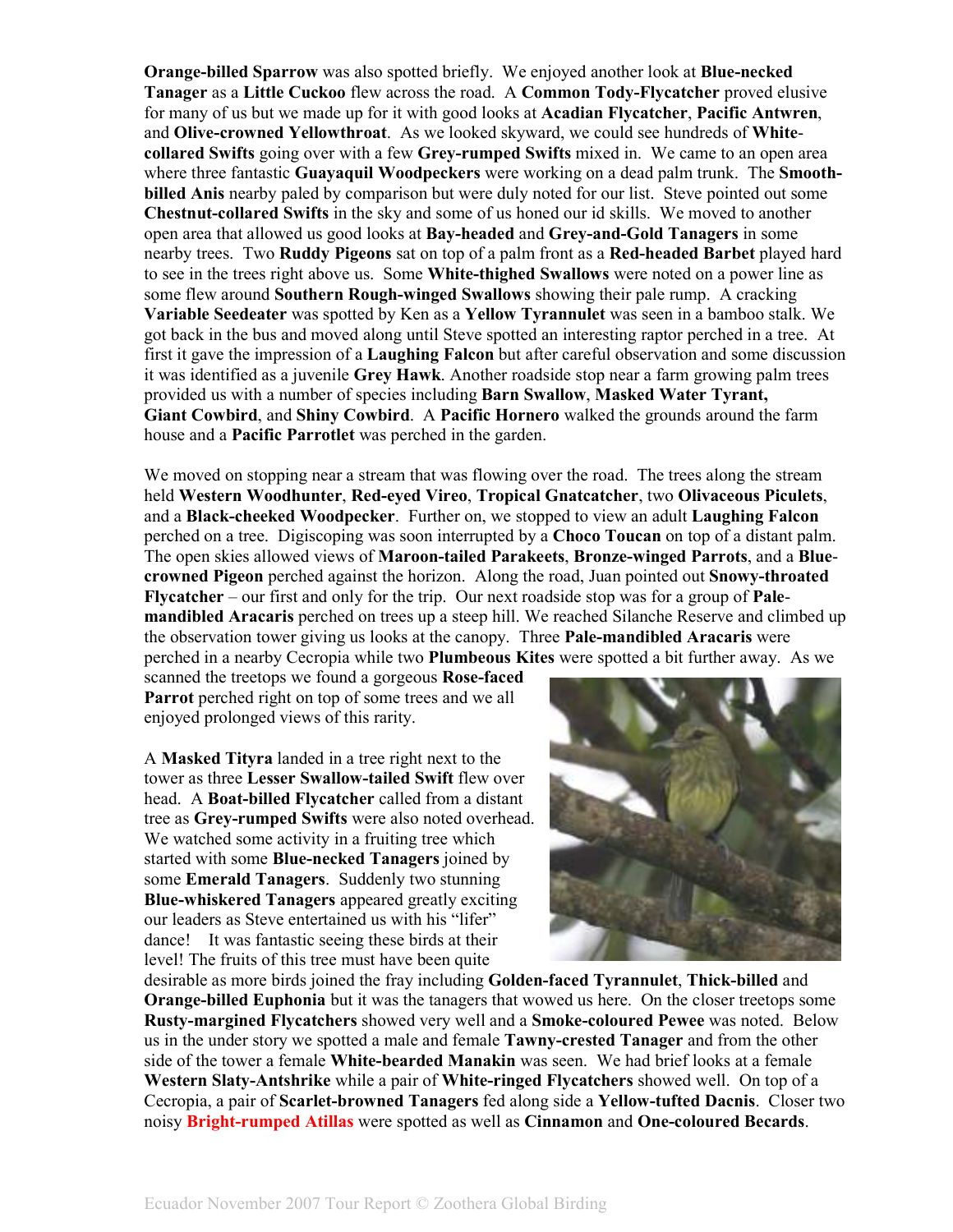We tore ourselves away from the canopy show and took a walk into the forest. A **Broad-billed Motmot** was spotted under the canopy while further down near some heliconias, a **Band-tailed Barbthroat** was found feeding. High in the trees above, a male **Collared Trogon** was seen while we searched for a **White-tailed Trogon** that was calling. A **Black-striped Woodcreeper** showed well as did some **Band-backed Wrens** on a dead snag. A low flying **Swallow-tailed Kite** graced us with its presence while a pair of **Plain Xenops** were much more elusive. We chased a **Browncapped Tyrannulet** to an open area where a quick moving flock made our heads spin. Here we saw **Red-rumped Woodpecker**, **Red-eyed Vireos**, **Guira Tanager**, **Cinnamon Becard**, **Olivaceous Piculet**, **Squirrel Cuckoo**, **Lesser Greenlet**, **Black-and-white Becard**, **Scale-crested Pygmy-Tyrant** and **One**-**coloured Becard**. Our last birds of the morning were **White-bearded Manakins** on a lek. While hunger pangs beckoned some of us back to the bus, others stayed behind to enjoy watching the males perform their dancing rituals. We enjoyed a picnic lunch by the bus noting a nice **Pallid Dove** on a trail. After lunch, we walked up the road where there was quite a bit of activity. The **Guira Tanager** was difficult but we finally got good views. **Slaty Antwren** also showed as did **Black-and-White Becard**, two **Stripe-headed Woodcreepers**, and a **Redrumped Woodpecker**. A **Black Hawk-Eagle** was spotted circling around with a couple of **Black Vultures** and another **Swallow-tailed Kite** flew over. Juan heard the call of a **Rufous-tailed Jacamar** and put us all on this little gem. Further on, a **Golden-olive Woodpecker** was seen working an opening in the under story. This same area produced **Dot-winged Antwren**, **Little Cuckoo**, and a female **White-shouldered Tanager**. Steve found a curious **Wedge-billed Woodcreeper** that followed his light up a trunk. We finally nailed the elusive **Lesser Greenlet** but the highlight of this excursion was a **Common Potoo** sitting on a dead stump right near the road. The bird sat motionless while we enjoyed good views and took photographs.

Back to the bus, we continued on making a short stop on the Silanche River Bridge for two **Black Phoebes** and two **Green Kingfishers** at the base of a fallen log. Our next roadside stop yielded a large group of **Bronze-winged Parrots** in a tree. They noisily took off which flushed a **Zonetailed Hawk** that had been perched nearby. Here some of us caught up with **Common Tody-Flycatcher** which had been eluding us up to know.

We headed back to our lovely lodge to spend some time at the hummingbird feeders which held **Rufous-tailed Hummingbird**, **Brown Inca, White-necked Jacobin**, **Andean Emerald**, **Booted Rackettail**, **Purple-throated Woodstar**, and **Purple-bibbed Whitetip**. We all met up again for a delicious dinner and review of another fantastic day of birding.

#### **Day 7** Saturday 24<sup>th</sup> November

This morning we arose very early for some birding at dawn. We boarded the bus and headed up toward the main road. Just before the turn onto the road, Edgar spotted a **Black-and-white Owl** on a power line allowing great views. We arrived at our destination and made our way into the forest as daylight fell. As we descended the hillside trail we could hear the squealing pig sounds of **Andean Cock-of-the-Rocks**. We entered a forest hide where we could see at least four **Cock-of-the-Rocks** displaying on a lek. We watched the show for several minutes as the brilliant red birds clicked, jumped and squealed. When the activity waned, we walked the trails with Angel Paz, now famous for his work with **Antpittas** in this area of Ecuador. We entered an open are where there was a **Crimsonrumped Toucanet** sat out on a branch. A **Barred Becard** made an appearance as did a **Goldencrowned Flycatcher** which flew into a nearby

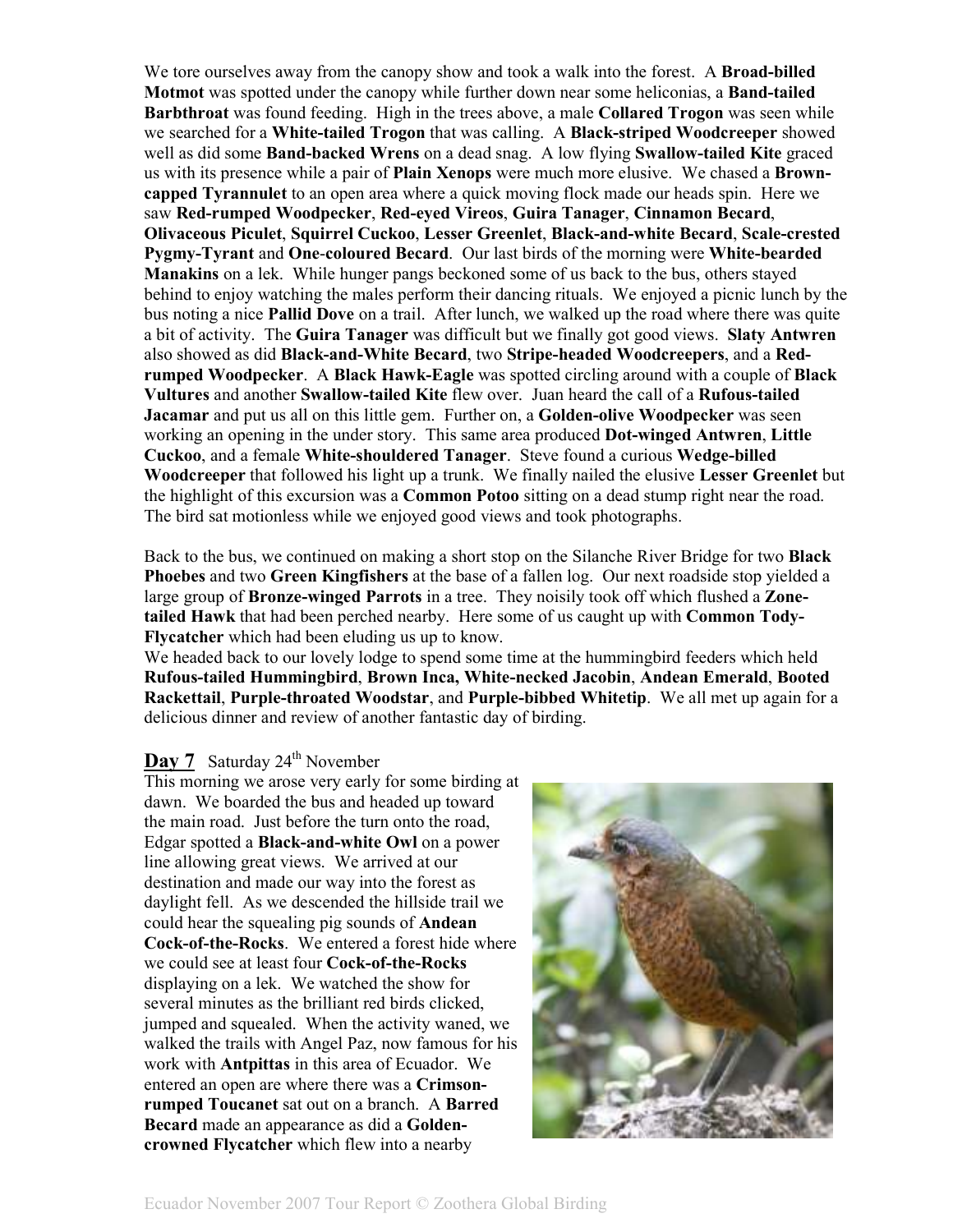Cecropia. We got our first look at a female **Violet-tailed Sylph** which was flushed off by a pair of **Black-capped Tanagers**. A **Toucan Barbet** landed on a moss covered branch and we continued into the forest. There the treetops were alive with the sounds of **Tricoloured Brush-Finches**. A **Red-faced Spinetail** was spotted as were **Flame-faced, Beryl-spangled**, and **Golden Tanagers**. We came to a trail junction where we had fantastic views of the now famous **Giant Antpitta** named Maria and a group of five **Dark-backed Wood-Quail**. With patience, we were able to get good looks at a very shy **Moustached Antpitta**. Down by the stream at the bottom of the hill and with more patience we got views of Willy the **Yellow-bellied Antpitta**. On our walk back up the

trail we found several **Puma** tracks fresh from the night before. Some of us were lucky enough to get views of an **Ochre-breasted Antpitta** below the trail as well. We enjoyed a home cooked breakfast by Angel's family and went back out to the open trails where a tree full of tanagers held **Metallic-green**, **Blue-winged Mountain**, and **Golden-naped Tanagers**.

A **Wedge-billed Hummingbird** sat out in the open behind the hummingbird feeders giving us good views of this hard to see species. We boarded the bus and waved goodbye to Angel and headed out of this wonderful reserve. Not far down the road, we passed by a **Black-and-Chestnut Eagle** that had just killed a chicken and was sat on top of it right next to the road. From the bus, we had amazingly close views of this magnificent bird complete with a field mouse that was walking by the eagle as it sat on its prey. This was by far the best look that any of us will ever have of this majestic bird!

We continued on to a café with more hummingbird feeders. Here we got up close and personal with **Velvet-purple Coronet**, **Violet-tailed Sylph**, **Fawn-breasted Brilliant**, **Empress Brilliant**, **Brown Inca**, and **Buff-tailed Coronet**. From a raised veranda, we could see several species from above and marvelled at their incredible iridescent colours. In the trees above the feeders we spotted **Barred Becard**, **Black-chinned Mountain-Tanager**, **Golden-naped Tanager**, **Blackburnian Warbler**, and **Wedge-billed Woodcreeper**. Having heard the song on a daily basis, it was nice to



finally get good looks at a **Greybreasted Wood-Wren** below the feeders. We drove back at our lovely lodge for lunch and then headed back out for the afternoon. From the bus, Edgar spotted a **Golden-headed Quetzal** which we scoped but couldn't get much detail as it was silhouetted against the sky. We relaxed at another hummingbird café which held **Rufous-tailed Hummingbird**, **Green Thorntails**, and **Whitewhiskered Hermit**. tanagers included **White-lined**, **Silverthroated, Blue-grey, Golden, Rufous-throated, Palm, Bluenecked Tanagers** and **Green Honeycreeper**. An **Ecuadorian Thrush** also visited the feeders as did male and female **Thick-billed Euphonies**. An **Orange-billed Sparrow** showed well under one of the feeders and a **Rufous Spinetail**

was spotted in the trees near the feeders. Outside, the mist lifted just long enough to see the river below and 100 or so **Cattle Egrets** and several **White-collared Swifts**. We enjoyed coffee, tea,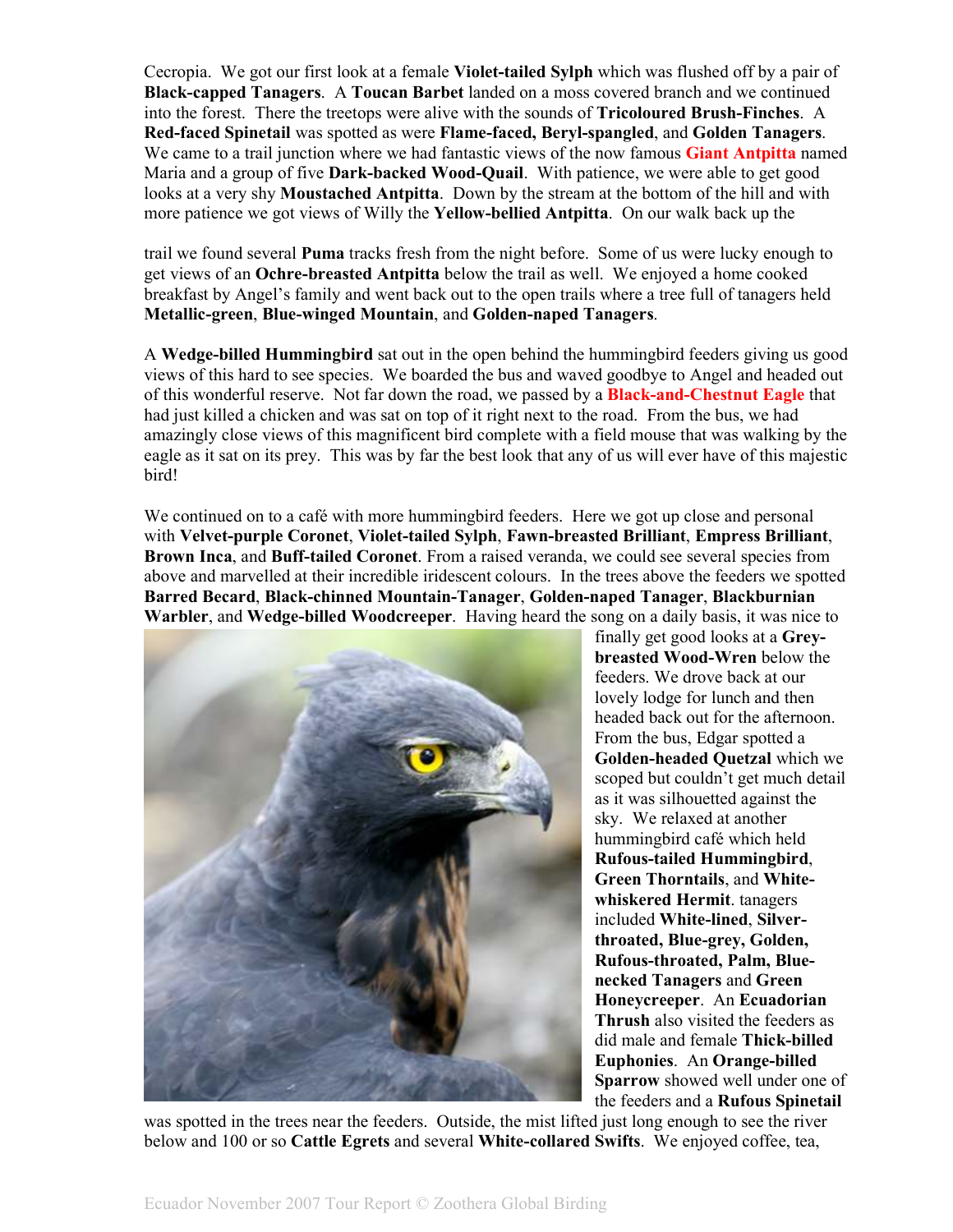and beers while watching the feeder show. Later on, we headed back to our " $7<sup>th</sup>$  Heaven" lodge for a lovely dinner.

#### **Day 8** Sunday 25<sup>th</sup> November

After breakfast we loaded the bus and walked out the track to the main road in a soft rain. Large



flocks of **Cattle Egrets** moved from their overnight roosts as we walked up the track. In the forest along the edge, Juan heard and then showed us **Spotted Woodcreeper**, **Three-striped Warbler**, and **Lineated Foliage Gleaner**. As we rounded the corner, three **Pale-mandibled Aracaris** were feeding on some fruits in the low branches of a tree. A **Streak capped Treehunter** was spotted working the mossy trunk of a tree and a female **Golden-headed Quetzal** showed as well as could be expected on an open branch. A **Scaly-throated Foliage-Gleaner** was also seen and we chased a **Crimson-rumped Toucanet** until it was visible in an open branch under the canopy. A **Rufous Motmot** called and we did our best to locate it but it did not show. At the end of the track, Edgar picked us up with the bus and we drove up to the junction of the main road. Several birds were here feeding on moths that had collected under a street light. These included **Goldencrowned Flycatcher**, **Dusky-bush Tanager**,

**Summer Tanager**, **Golden-olive Woodpecker**, a very confiding Streak-capped Treehunter, and a nice Chestnut-capped Brush-Finch. A Marino Tapaculo called from the hillside below but remained elusive.

We travelled for an hour or so for an unscheduled, but very special excursion. As we drove, a **Lineated Woodpecker** flew across and landed on an open tree offering good views from the bus. We arrived at a farm and checked the gardens around the farm house where **Lemon-rumped** and **White-shouldered Tanagers** were seen as well as **Pacific Hornero**, **Yellow-bellied Elaenia**, **Black-Striped Sparrow**, and **Sooty-headed Tyrannulet**. Some of the farm hands joined us on the bus as we drove along one of the farm roads noting **Yellow-faced Grassquit** and an **American Kestrel**. We were led down a trail and got excellent views of a **Cinnamon Woodpecker** on a dead tree. **Bronze**-**winged Parrots** were seen and we sorted a **Dot-winged Antwren** on some bamboo and a **Scale**-**crested Pygmy-Tyrant** nearby. We got to an area where there were some ladders that led down into a cavern cut by a stream. In a few moments we were looking at a colony of **Oilbirds** fairly

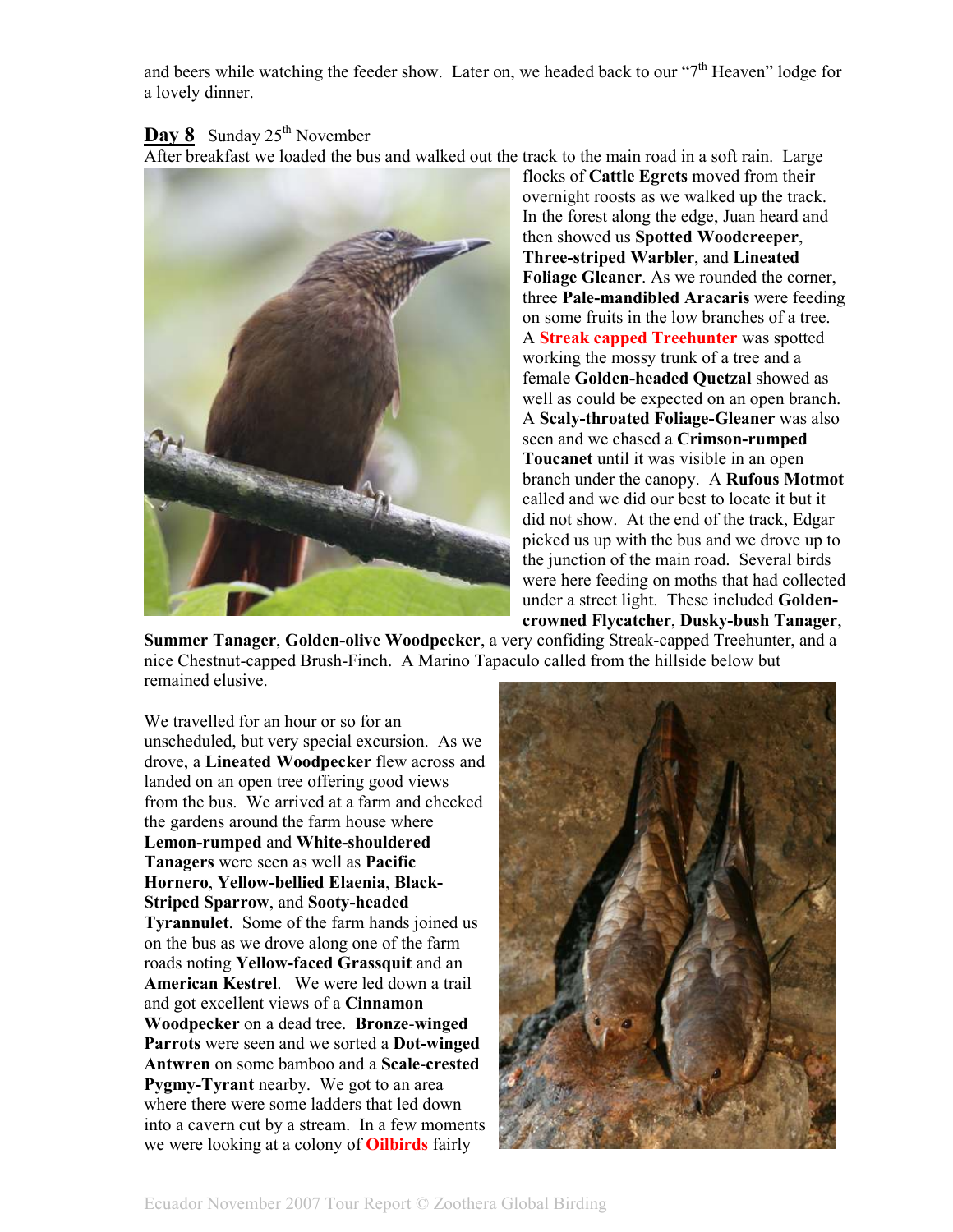well lit by the light coming through the cavern. There were 30+ **Oilbirds** in all with young and we were thrilled with our exceptional views of these rare and unusual birds. The colony had only been discovered in the past year and we were the first non-Ecuadorian group to go in and see these birds! We thanked the farmer and his family for a wonderful morning and were back on our way with many photos and fond memories.

Back on our regular schedule, we went to a hillside near Calacali where we took lunch and then looked for some specialties of the area. The area was quiet but we did manage a nice **Green-tailed Trainbearer** and a **Tufted Tit-Tyrant**. We continued on toward Papallacta noting a **Carunculated Caracara**, two **Andean Teal**, and some **Yellow-billed Pintail** along the way. We arrived at our lovely resort and enjoyed a soak in the thermal hot pools before dinner – a very happy group of birders!

### Day 9 Monday 26<sup>th</sup> November

An early morning walk up the hill above our resort yielded **Pale-naped Brush-Finch, Buffbreasted Mountain-Tanager, Shining Sunbeam, Buff-winged Starfrontlet. Black-backed** 



**Bush-Tanager, Agile Tit-Tyrant**, and **Blackchested Mountain Tanager** – not bad before breakfast! A **Tawny Antpitta** called but did not show. As we returned for breakfast, a **Black**-**crested Warbler** was spotted just outside the entrance to our resort. After breakfast, we checked out and headed east toward San Isidro. Our first roadside stop was for two **Lacrimose Mountain-Tanagers** on a fruit tree in a farm field. **Cinereous Conebill** was noted as well.

We stopped at Guango Lodge where the hummingbird feeders were very active and

offered many photo opportunities. There were several **Sword-billed Hummingbirds**, **Chestnut-breasted Coronets**, **Tourmaline Sunangels, Mountain Velvetbreasts, Collared Incas**, male and female **Whitebellied Woodstars, Long-tailed Sylphs, Buff-winged Starfrontlets**, a few **Glowing Pufflegs**, **Tyrian Metaltail**, and **Speckled Hummingbird** all constantly changing places at the feeders. A large number of frenetic **Masked Flowerpiercers** were also present adding a lovely bright blue to the flurry of iridescent





gems whizzing around the feeders.

Up near the car park, a tiny but stunning **Gorgeted Woodstar** showed well and we watched it for several minutes before going back down to the lodge for coffee. A walk on trails around Guango allowed us **Slaty Brush-Finch** and **Blackburnian Warbler** and a flock of six **White-crowned** or **Speckle-faced Parrots** flew over. We scoped a distant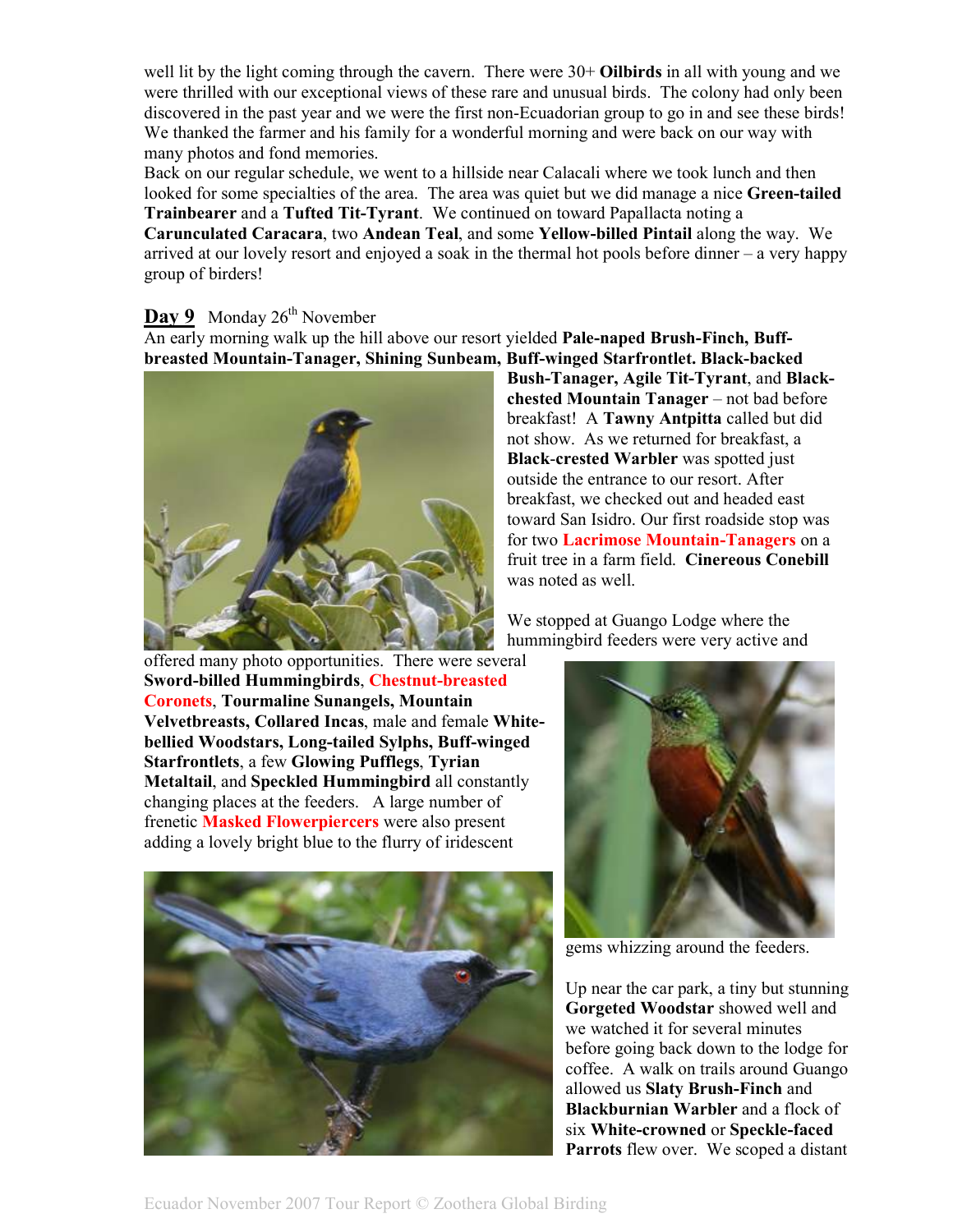**Rufous-breasted Chat-Tyrant** and a **Pearled Treerunner** but the **Turquoise Jays** were much closer and much more vocal. The most surprising sighting was a very close **Dusky Piha** not expected in this area. Some **Black-crested Warblers** worked some low brush nearby and just beyond there were at least four **Cinnamon Flycatchers** hawking insects from some small bare



trees. Back on the bus, we moved further down the hill stopping for four **Mountain Caciques** in a tree by the road. Another stop along side the Papallacta River saw us a family of **Torrent Ducks** – male and female and 2 young not very distant at all. A **Spotted Sandpiper** was also noted here and John spotted a **Torrent Tyrannulet** on the opposite shore. As we scoped this little beauty, a second bird was discovered nearby. From here we went to the town of Baeza where we enjoyed a lovely trout lunch at Gina's Restaurant.

After lunch, we continued toward San Isidro but noting the rain in the vicinity of our destination, we decided to explore an area around a river. The mix of sun and clouds made for a beautiful afternoon and fabulous views of the mountains. As we drove up the track off the main road, a **Torrent Tyrannulet** was seen around

some rain puddles in the road ahead of us. **Black Phoebes** were in evidence around the river. The road was a bit primitive but Edgar skilfully navigated around several cows, over some dicey bridges, and through stream that flowed over the road. We stopped for a raptor on a dead palm stump which turned out to be a **Broad-winged Hawk**. In the same area, we found **Pale-edged Flycatcher** and another **Summer Tanager**. A stop for **Subtropical Cacique** also yielded a fairly elusive **Rufous-capped Tody-Tyrant** which most of us eventually got on. Susie spotted a

**Highland Motmot** perched on a log over the river in a very nice pose allowing good views. As we walked back down the hill, an **Andean Toucanet** was spotted in some trees above the river. Some **Mountain Caciques** worked the tree tops and a **Golden-faced Tyrannulet** was seen under the **Caciques**. A **Subtropical Cacique** was also spotted on top of a large moss covered tree feeding. In the grasses below, we heard then found a **Plain-tailed Wren** and a **Long-tailed Antbird**. Across the road, we scoped at least three **Saffroncrowned Tanagers** on top of a distant tree. **Chestnut-bellied Chlorophonias** also worked the tree tops and a lovely rainbow appeared in the sky.

We continued on to San Isidro lodge arriving just after sunset. We settled into our rooms and met for a wonderful gourmet dinner. After dinner as we walked toward the cabañas we found two **San Isidro Owls** in the trees along the path. Both an adult and a juvenile showed well and we were pleased to get excellent views of this yet to be described species. We



reviewed our bird list for the day and walked back to our rooms under a lovely star lit sky.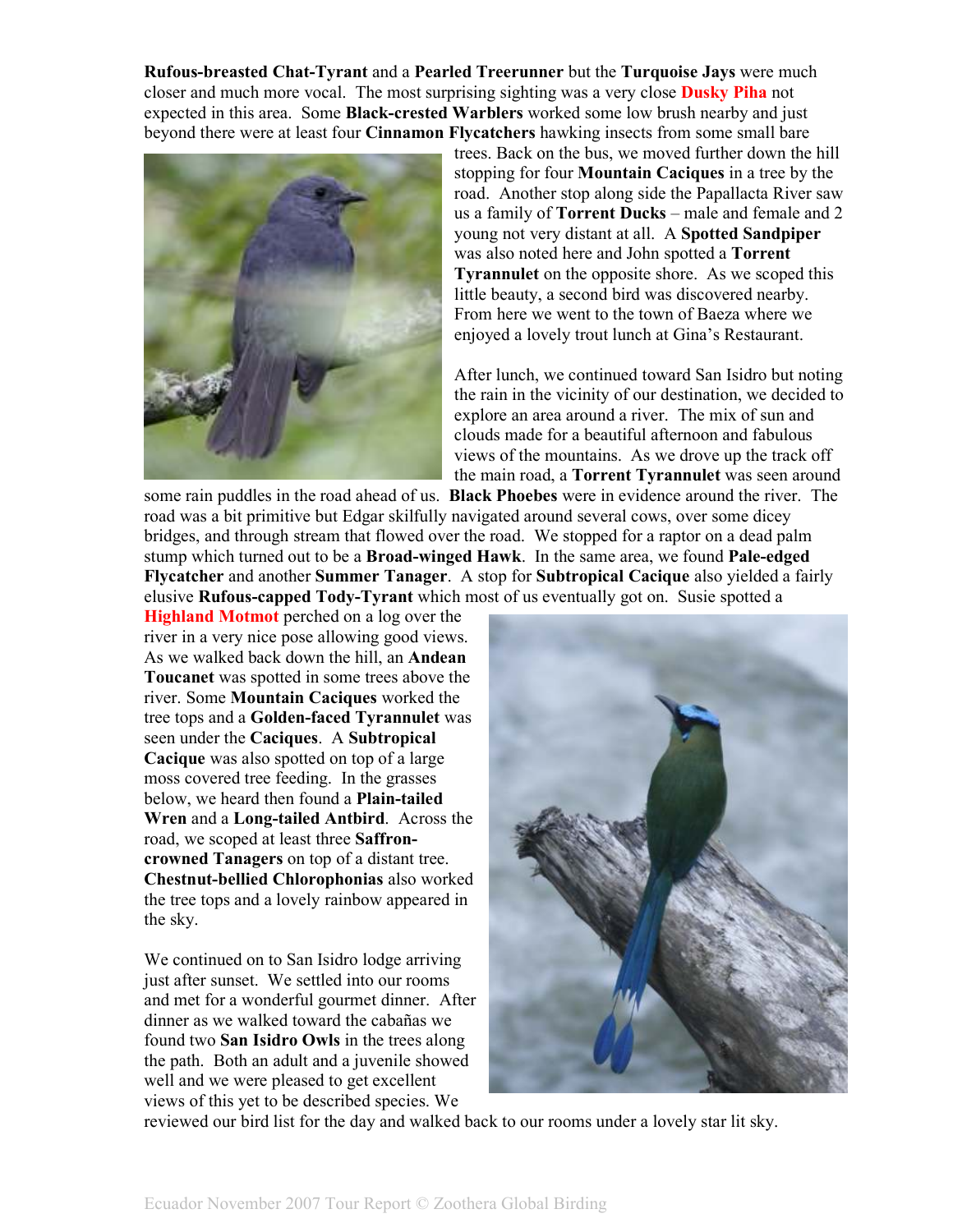#### **Day 10** Tuesday 27<sup>th</sup> November

This morning we had a very early start so that we could spend some time in the Sumaco area. After an hour or so, we stopped for breakfast along the road. A **Rufous-breasted Wood-Quail** was



heard as the day brightened and our first **Paradise Tanager** and a **Masked Tityra** were spotted on top of a tree. We scanned from an overlook as a **Blackish Nightjar** flew right below us and landed on a horizontal branch. It sat for several minutes allowing us excellent views and photo opportunities of this unexpected species. As we enjoyed this bird, a **Swainson's Thrush** flew in and perched above it. Our first hummingbird of the day was a **Wire-crested Thorntail** female, then a male feeding on some flowers, tanagers began to appear including a female **Scarlet Tanager**, three more dazzling **Paradise Tanagers**, and **Silver-beaked Tanager**. Juan spotted a nice **Cerulean Warbler** in the canopy and a **Lined Antshrike** worked some under story bushes. **Russet-backed Oropendolas** arrived and we got flight as well as perch looks. The sky above was literally filled with **White**-**collared Swifts** and a few **Grey-rumped** were noted in the mix. Other birds here included **Golden-faced Tyrannulet**, a few **Bronze-green Euphonias**, and a **Golden-eyed** 



**Flowerpiercer.** 

We walked a little further along to the corner of the road which we later dubbed the "Corner of Dreams" for the number and variety of dazzling birds here. In the closest canopy at eye level as we were on a hillside, we could see great views of **Red-headed Barbet**, **Gray-and-yellow Tanager**, **Yellow-bellied Tanager**, **Yellow-throated Bush-Tanager**, and **Buff-throated Saltator** coming in to feed on some fruits. A few **Blue-andwhite Swallows** perched on a cable that stretched across the valley. A **Yellowbreasted Antwren** showed well close by and back at the eye-level canopy we had

**Spotted Tanager**, a female **Chestnut-bellied Seedeater**, **Black-faced Dacnis**, a **Blue-naped Chlorophonia**, and a brilliant **Scarlet-breasted Fruiteater**. This was by far the best two hours of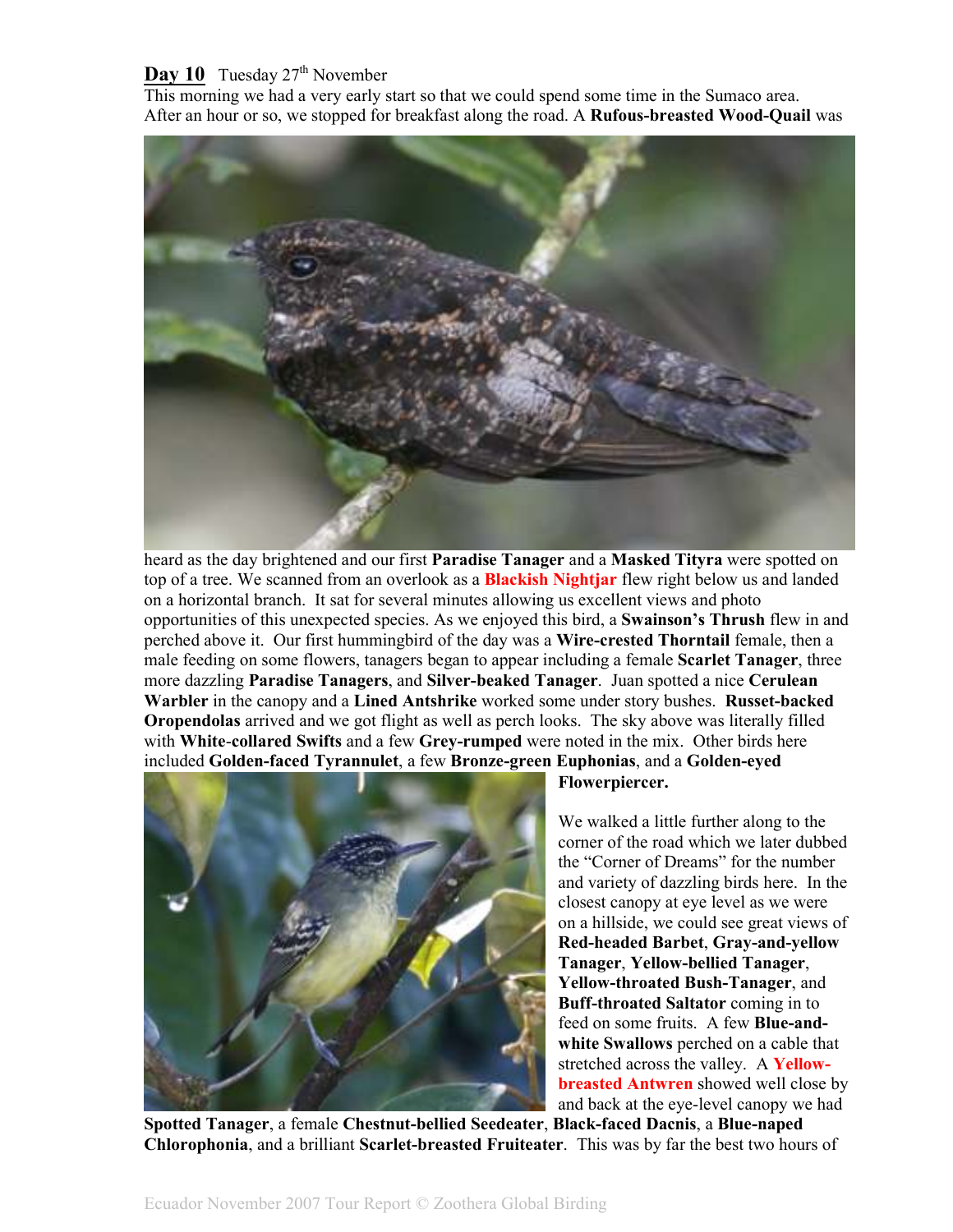birding we could ever hope for and as the activity waned we tore ourselves away to continue on. A quick stop a little further on yielded two **Cliff Flycatchers** which were particularly striking in flight. We passed a road cut where a **Yellow-browed Sparrow** was easily spotted and continued



on arriving at the soon to open Sumaco Lodge and reserve. Our first bird here was a **Great Potoo** perched on a dead tree not far from where we parked the bus. On the road, two **Coppery-chested Jacamars** were found possibly with a nest in the vicinity. A large, very friendly butterfly befriended us and landed on several people as we walked along. In some low brush, we had fairly good views of a **Fork-tailed Woodnymph** and a **Dot-winged Antwren** showed as well. We checked the entrance to a small trail where we could hear the "chik-burr" call of a **Scarlet Tanager** in the canopy. We walked another trail where an **Olivaceous Siskin** was seen at the top of a small Cecropia and we got good views of a **Long-tailed Tyrant**. We spent some time at the hummingbird feeders adding several new species to our list

including **Golden**-**tailed Sapphire, Many-spotted Hummingbird**, **Grey-chinned Hermit, Napo Sabrewing**, a female orange **Booted Rackettail**, **Green Hermit,** and **Black-throated Brilliant**. We took lunch here noting many very friendly butterflies. A **Magpie Tanager** was spotted in the foliage above the feeders and a **Dusky Spinetail** showed in some thick vines around the trunk of a tree. At the feeders, an **Ecuadorian Piedtail** made a quick appearance but never showed again.

In the canopy, we got silhouetted views of **Chestnut-tipped Toucanet**. An **Olive-backed Woodcreeper** was spotted working a distant trunk and a **Yellow-tufted Woodpecker** was seen extracting nuts from their husks in the trees above. Behind the feeders a **Blackish Antbird** showed briefly as we were getting ready to make our way into the forest. Not far from the feeders, we found a very handsome **Whitecrowned Manakin** which posed for all of us to get great views. On the trail back to the bus, we got good close looks at a **Dusky Spinetail** now tickable for all of us. We boarded the bus and



continued up toward the new lodge which was still being built in a lovely spot overlooking a forested valley. We spent a few minutes surveying the new buildings and surrounding landscape which looks very promising as a birders accommodation. We boarded the bus again and headed back down the road stopping almost immediately for a nice **Many-banded Aracari**. A little further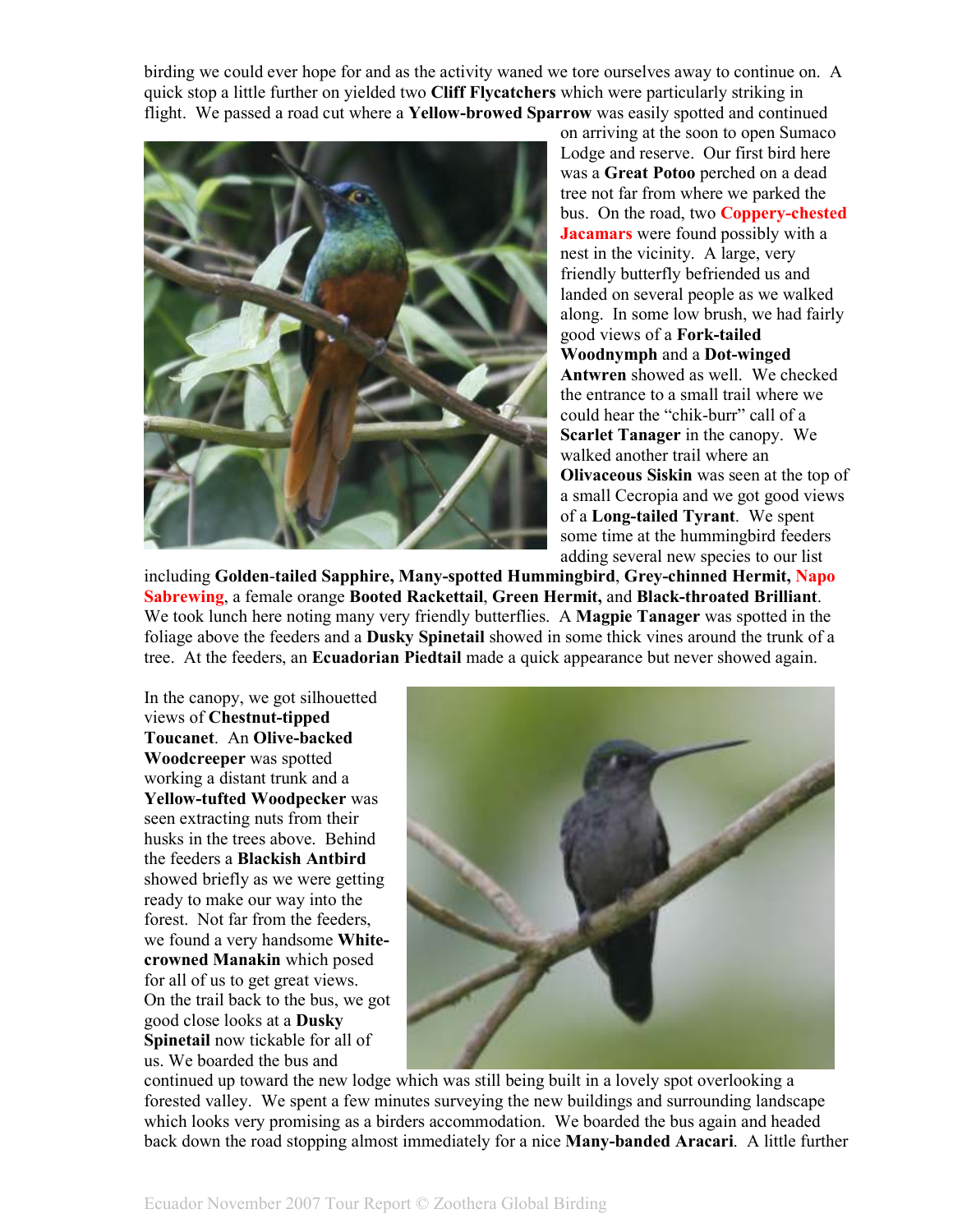on we had quick views of a **Golden-collared Toucanet** in a Cecropia and as we got off the bus we saw several others flying back toward the lodge. We followed them to an area just behind the new buildings where we saw no less than eight **Many-banded Aracaris** feeding in a fruit tree. We found **Chestnut-tipped** and **Golden-collared Toucanets** feeding here as well and got excellent

views of all. Back down on the road, Juan called us for a **Rosebreasted Grosbeak** feeding in a tree. An **American Redstart** was also seen nearby.

We began our journey back to our lodge with a few more roadside stops the first of which yielded **Thrushlike Wren**, **Squirrel Cuckoo**, more **Aracaris**, and a **Masked Tityra**. We encountered three caterpillar trains travelling the road and marvelled at this very unlikely sight! Another roadside stop for **Crested Oropendolas** flying by yielded a **Violaceous Jay** in a Cecropia. A **Black-capped Donacobius** flew across in front of the bus and landed close to the road so we all had good looks



A stop for cold drinks saw a nice **White-tailed Hillstar** at a feeder and a gorgeous waterfall. We noted some interesting butterflies here as well with the numbers 98 and 89 on their underwings.

Our next stop found us a **Yellow-throated Bush-Tanager** not to be confused with the **Yellowthroated Tanagers** nearby. A few **Cliff Flycatchers** were in residence and some **Bronze-green**



**Euphonias** worked some trees on the hillside above. Also noted here were **Silver-beaked Tanager**, **Golden-eyed Flowerpiercer**, and **Summer Tanager** but the real excitement was another **Blue-naped Chlorophonia**. We moved on a little further and found another **Highland Motmot** perched on an open branch on the side of the road. After dark, we stopped at a spot for nightjars but none showed. Now completely dark, we marvelled at the starlit sky so full of glittering stars that we could barely recognize any constellations. We continued on in the dark reflecting on our wonderful day when a nightjar flew up from the side of the road and landed on a fence post at the edge of the road. We got amazingly close views of this bird which as later identified as **Ladder-tailed Nightjar**. We arrived back at the lodge for another delicious dinner and check of our growing species list.

Day 11 Wednesday 28<sup>th</sup> November A pre-breakfast walk around the lodge yielded **Montane Woodcreeper, Pale-edged Flycatchers, Inca Jays**, and **Russet-backed Oropendolas**. A **Black-billed Peppershrike** was seen as well as some elegant **Canada Warblers**, and a **Crimson-mantled Woodpecker**. Some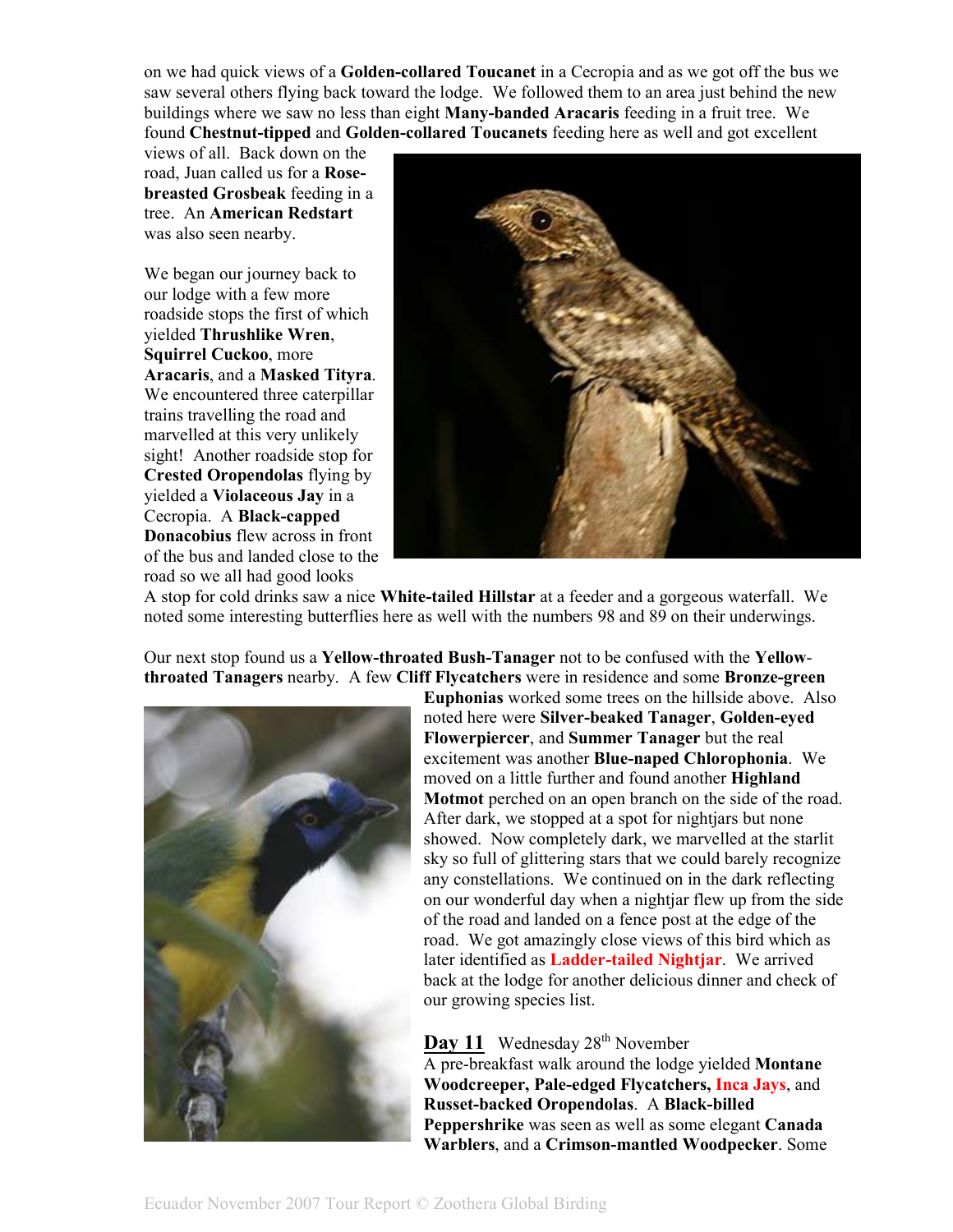very cooperative male and female **Masked Trogons** posed for photos and we picked up **Bronzy** 



**Inca** feeding on some flowers. **Bluish Flowerpiercers** showed as well as **Brown-capped Vireo**, a **White-crested Elaenia**, **Blackburnian Warbler**, and **Streak-necked Flycatcher**. Near the dining room we picked up a nice **Andean Solitaire** working the trees just above the roof and were pleased with the close views we had of this bird that we had been hearing so much in the forest. A **Fawn-breasted Tanager** was here as well and we enjoyed more great views of **Canada Warbler**. We walked a short distance from the dining room on a forest trail we were

treated to the spectacle of two **White-bellied Antpittas** at very close range – all this before breakfast!

After breakfast, we packed our things and left San Isidro. We stopped on the Casanga River bridge to view a **Torrent Duck** down river and a **Torrent Tyrannulet** up river. Our destination this morning was Guacamayos Ridge to check some birding areas we had passed yesterday. A **Cinnamon Flycatcher** showed well at our first stop but it was noticeably quiet as we drove slowly in search of tanager flocks. We got to one area that had a **Bronzy Inca**, **Masked Trogon**, and many **Canada Warblers**. Soon a **Saffron-crowned Tanager** was spotted along with **Blackburnian Warbler**, **Streak-necked Flycatcher**, **Tyrannine Woodcreeper**, **Rufousbreasted Flycatcher**, **Olive-backed Woodcreeper**, **Yellow-vented Woodpecker**, **Blue-grey Tanager**, **Common Bush-Tanager**, and **Montane Foliage-Gleaner**. The highlight here was a **Brown-billed Scythebill** which gave only quick glimpses but was still an excellent find for the area. We took lunch by a rickety bridge over a river where Ken spotted four more **Torrent Ducks**. It was raining again so we made our way back toward our lovely thermal pool lodge. On the main road to the lodge, a **Plaincoloured Seedeater** was noted near the farm fields.



We checked in to our rooms and decided to make another run up behind the resort to the Cayambe-Coca Reserve. As we gathered in the parking lot, some of us got good views of a **Black-chested Buzzard-Eagle**. At our first stop near a bridge over the Papallacta River the Antisana volcano was in full view against the clear blue sky. Two **Red-crested Cotingas** were spotted on the top of a tree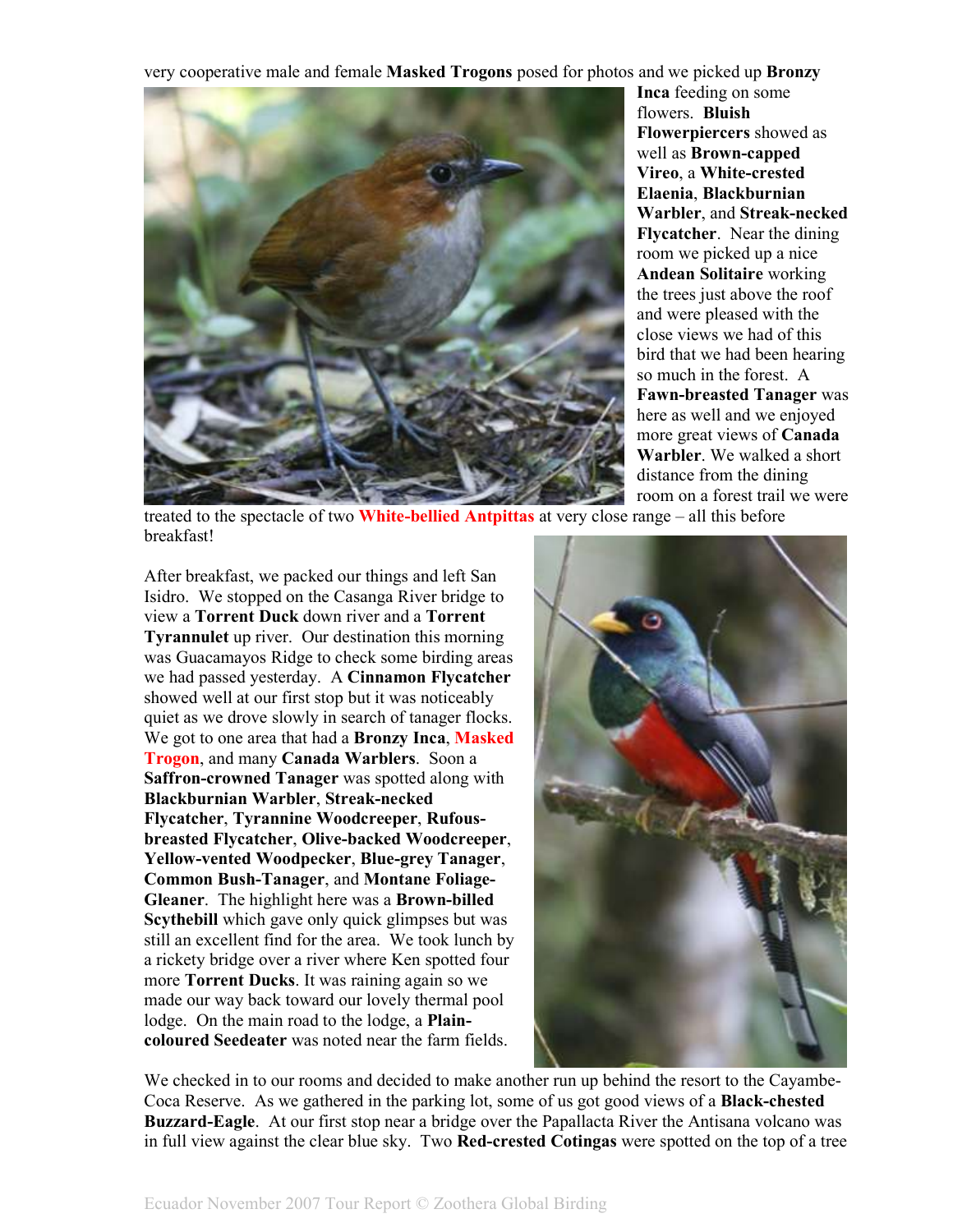with Antisana in the background. Spectacular! We also had a nice close look at a **Shining Sunbeam** perched on a low tree. We continued through the entrance gate to the reserve and listened along the road until we reached an area that had a flock of tanagers highlights of which included **Black-chested Mountain-Tanager**, **Masked Mountain-Tanager**, and **Blackbacked Bush-Tanager**. A **White-chinned Thistletail** flew through allowing good looks as it worked a low bush. Pleased with our finds, we headed back down to our lovely resort where some of us enjoyed a soak in the hot pools before dinner.

#### **Day 12** Thursday 29<sup>th</sup> November

A pre-breakfast walk behind the resort got us **Sparkling Violetear**, **Black Flowerpiercer**, **Cinereous Conebill**, **Green-**



At the top, we hiked a trail in search of **Rufous-bellied Seedsnipe**. The clear weather allowed brilliant views of a spectacular landscape as we scanned for our target. Our search yielded **Andean Lapwing**, **Plumbeous Sierra-Finches**, and some nice **Paramo Ground-Tyrants**. Juan wandered further on the trail and soon motioned for us to join him as he had spotted a female **Rufous-bellied Seedsnipe** and four fuzzy chicks. We



reach ed the area and enjoy



**tailed Trainbearer**, **Tyrian Metaltail**, and **White-banded Tyrannulet**. We were treated to awesome looks at a **Black-chested Buzzard-Eagle** flying across the valley and then back again. A **Purple-backed Thornbill** flew past but a **Superciliaried Hemispingus** was much more cooperative. Back on the grounds of the lodge, a **Sword-billed Hummingbird** was spotted feeding on a datura flower. After breakfast, we packed up and headed toward Papallacta Pass to look for a few more high elevation species. On the way up, we had a group of three **Variable Hawks** circling together over the hillside.



ed excellent views and photographs of these gorgeous birds for several minutes. From here we travelled back down the mountain road making a quick stop for **Tawny Antpitta**. We got even better views further down with one on top of a bush along side the road. The same stop produced a **Many-striped Canastero** also showing on top of a bush. Further on, we were treated to **Andean Tit-Spinetail** going back and forth to a nest. A **Grass Wren** sang and finally showed in the hole of a thick shrub. We stopped at one point where we searched a wet area for **Noble Snipe**. Our search was successful and yielded nice flight views of the bird. After lunch, we continued down toward Quito stopping in a residential area to check for more tanagers. The area held **Southern Yellow-Grosbeak**, male and female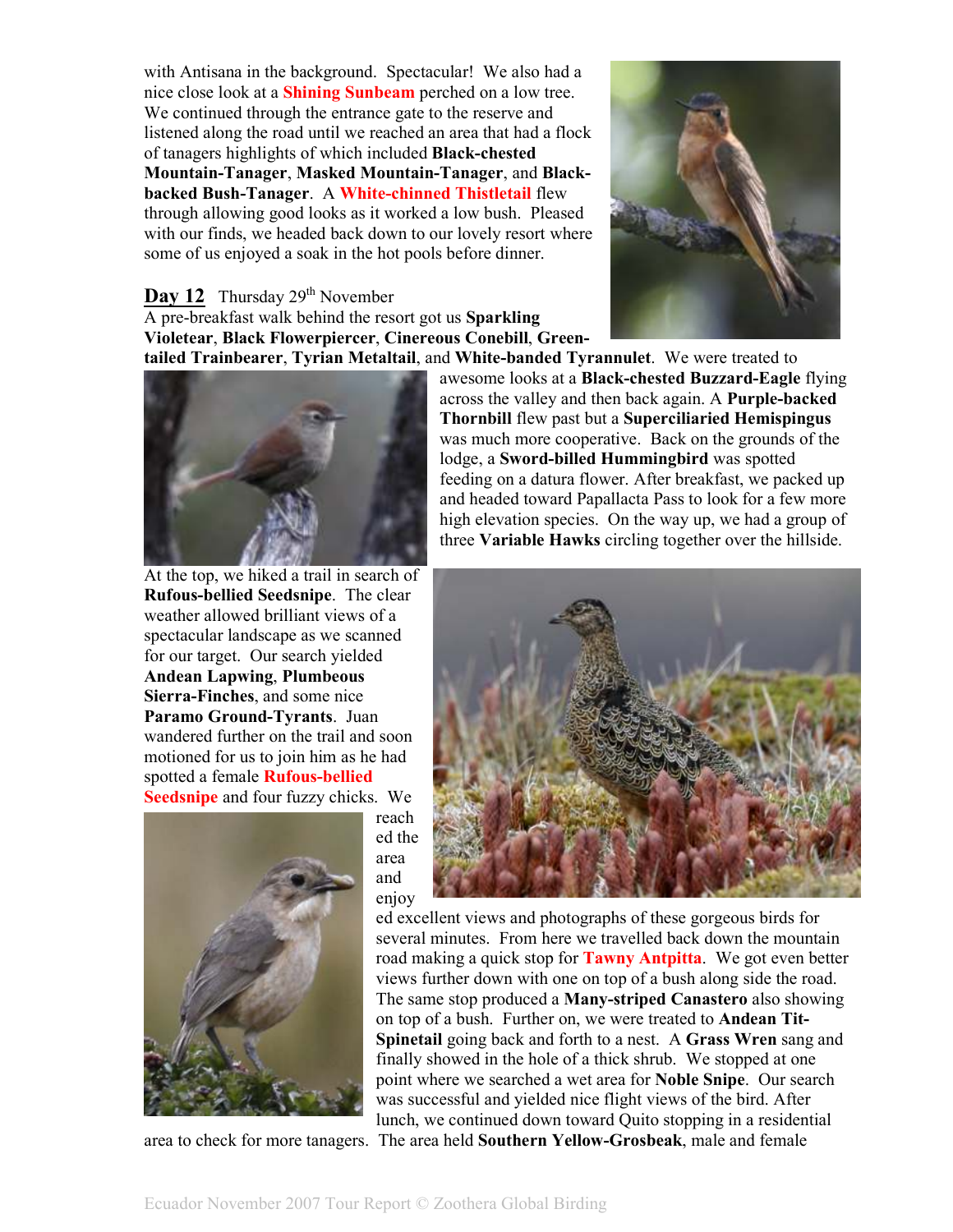**Vermillion Flycatchers**, and several **Sparkling Violetears** in a field of orange flowers. A **Blacktailed Trainbearer** was spotted here as well as a **Giant Hummingbird**. Around the corner we spotted a flock of **Band-tailed Seedeaters** and were finally able to get on some **Blue-and-Yellow Tanagers** in some trees near the road. From here we made our way back to El Jardin for our final dinner and review of our wonderful tour.

**Day 13** Friday 1<sup>st</sup> December

We arose very early this morning for our flight home.

# **BIRDLIST FOR ECUADOR - November 2007**

|                | <b>SPECIES</b>                  | <b>Scientific Name</b>       |
|----------------|---------------------------------|------------------------------|
| $\mathbf{1}$   | Curve-billed Tinamou            | Nothoprocta curvirostris     |
| $\overline{c}$ | Silvery Grebe                   | Podiceps occipitalis         |
| 3              | Cattle Egret                    | <b>Bubulcus</b> ibis         |
| 4              | <b>Torrent Duck</b>             | Merganetta armata            |
| 5              | Andean Teal                     | Anas flavirostris andium     |
| 6              | <b>Yellow-billed Pintail</b>    | Anas georgica                |
| 7              | <b>Andean Duck</b>              | Oxyura ferruginea            |
| 8              | <b>Black Vulture</b>            | Coragyps atratus             |
| 9              | <b>Turkey Vulture</b>           | Cathartes aura               |
| 10             | Andean Condor                   | Vultur gryphus               |
| 11             | Cinereous Harrier               | Circus cinereus              |
| 12             | Swallow-tailed Kite             | Elanoides forficatus         |
| 13             | Plumbeous Kite                  | Ictinia plumbea              |
| 14             | <b>Barred Hawk</b>              | Leucopternis princeps        |
| 15             | Black-chested Buzzard-eagle     | Geranoaetus melanoleucus     |
| 16             | Gray Hawk                       | <b>Buteo</b> nitidus         |
| 17             | Roadside Hawk                   | <b>Buteo</b> magnirostris    |
| 18             | <b>Broad-winged Hawk</b>        | <b>Buteo</b> platypterus     |
| 19             | Variable Hawk                   | Buteo poecilochrous          |
| 20             | Zone-tailed Hawk                | Buteo albonotatus            |
| 21             | <b>Black Hawk-Eagle</b>         | Spizaetus tyrannus           |
| 22             | <b>Black-and-Chestnut Eagle</b> | Oroaetus isidori             |
| 23             | Carunculated Caracara           | Phalcoboenus m. carunculatus |
| 24             | Laughing Falcon                 | Herpetotheres cachinnans     |
| 25             | Barred Forest-Falcon (heard)    | Micrastur ruficollis         |
| 26             | American Kestrel                | Falco sparverius             |
| 27             | Aplomado Falcon                 | Falco femoralis              |
| 28             | Speckled Chachalaca (heard)     | Ortalis guttata              |
| 29             | Sickle-winged Guan              | Chamaepetes goudotii         |
| 30             | Andean Coot                     | Fulica ardesiaca             |
| 31             | Dark-backed Wood-Quail          | Odontophorus melanonotus     |
| 32             | Rufous-breasted Wood-Quail      | Odontophorus speciosus       |
| 33             | Andean Lapwing                  | Vanellus resplendens         |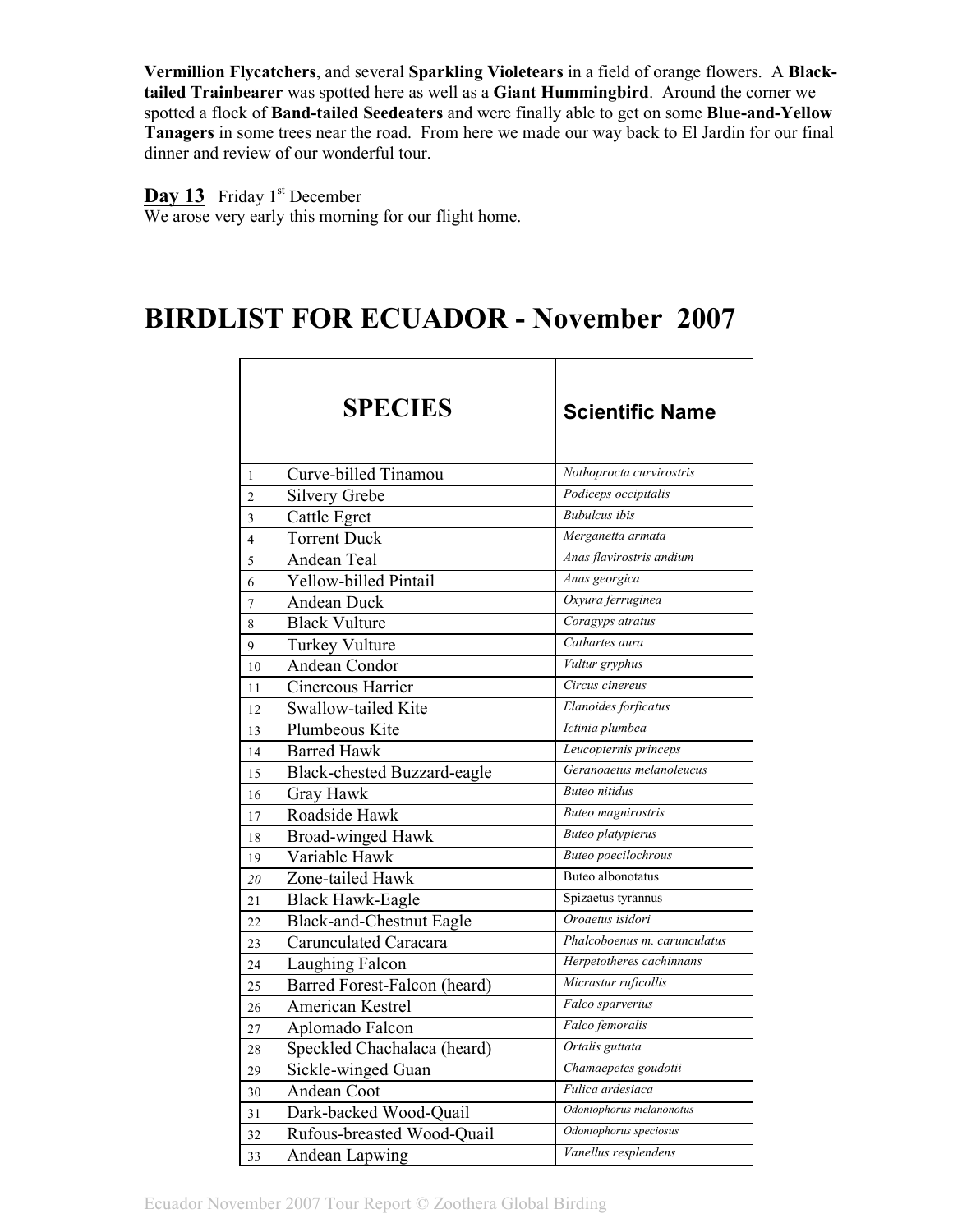| 34     | Rufous-bellied Seedsnipe        | Attagis gayi                        |
|--------|---------------------------------|-------------------------------------|
| 35     | <b>Greater Yellowlegs</b>       | Tringa melanoleuca                  |
| 36     | Noble Snipe                     | Gallinago nobilis                   |
| 37     | Spotted Sandpiper               | Actitis macularia                   |
| 38     | <b>Andean Gull</b>              | Larus serranus                      |
| 39     | Band-tailed Pigeon              | Columba fasciata albilinea          |
| 40     | Feral Pigeon                    | Columba livia                       |
| 41     | Ruddy Pigeon                    | Columba subvinacea                  |
| 42     | <b>Eared Dove</b>               | Zenaida auriculata                  |
| 43     | <b>Black-winged Ground-Dove</b> | Metriopelia melanoptera             |
| 44     | White-tipped Dove               | Leptotila verreauxi                 |
| 45     | Pallid Dove                     | Leptotila pallida                   |
| 46     | Maroon-tailed Parakeet          | Pyrrhura melanura                   |
| 47     | Pacific Parrotlet               | Forpus coelestis                    |
| 48     | <b>Blue-headed Parrot</b>       | Pionus menstruus                    |
| 49     | Rose-faced Parrot               | Gypopsitta pulchra                  |
| 50     | White-capped Parrot             | Pionus tumultuosu seniloides        |
| 51     | <b>Bronze-winged Parrot</b>     | Pionus chalcopterus                 |
| 52     | Scaly-naped Parrot (heard)      | Amazona mercenaria                  |
| 53     | Squirrel Cuckoo                 | Piaya cayana                        |
| 54     | Little Cuckoo                   | Piaya minuta                        |
| 55     | Smooth-billed Ani               | Crotophaga ani                      |
| 56     | Mottled Owl                     | Ciccaba virgata                     |
| 57     | (San Isidro Owl)                | Ciccaba?                            |
| 58     | Black-and-white Owl             | Ciccaba huhula nigrolineata         |
| 59     | Andean Pygmy-Owl                | Glaucidium jardinii                 |
| 60     | Oilbird                         | Steatornis caripensis               |
| 61     | Common Potoo                    | Nyctibius griseus                   |
| 62     | <b>Great Potoo</b>              | Nyctibius grandis                   |
| 63     | Rufous-bellied Nighthawk        | Lurocalis semitorquatus rufiventris |
| 64     | Lyre-tailed Nightjar            | Uropsalis lyra                      |
| 65     | <b>Blackish Nightjar</b>        | Caprimulgus nigrescens              |
| 66     | Ladder-tailed Nightjar          | Hydropsalis climacocerca            |
| 67     | Chestnut-collared Swift         | Streptoprocne rutila                |
| 68     | White-collared Swift            | Streptoprocne zonaris               |
| 69     | Grey-rumped Swift               | Chaetura cinereiventris             |
| 70     | Lesser Swallow-tailed Swift     | Panyptila cayennensis               |
| 71     | <b>Band-tailed Barbthroat</b>   | Threnetes ruckeri                   |
| 72     | White-whiskered Hermit          | Phaethornis yaruqui                 |
| 73     | Green Hermit                    | Phaethornis guy                     |
| 74     | Tawny-bellied Hermit            | Phaethornis syrmatophorus           |
| 75     | Gray-chinned Hermit             | Phaethornis griseogularis           |
| 76     | Napo Sabrewing                  | Campylopterus villaviscensio        |
| 77     | White-necked Jacobin            | Florisuga mellivora                 |
| $78\,$ | Green Violet-ear                | Colibri thalassinus                 |
| 79     | Sparkling Violet-ear            | Colibri coruscans                   |
| 80     | Wire-crested Thorntail          | Popelairia popelairii               |
| 81     | Green Thorntail                 | Discosura conversii                 |
| 82     | Western Emerald                 | Chlorostilbon melanorhynchus        |
| 83     | Green-crowned Woodnymph         | Thalurania colombica fannyi         |
| 84     | Fork-tailed Woodnymph           | Thalurania furcata                  |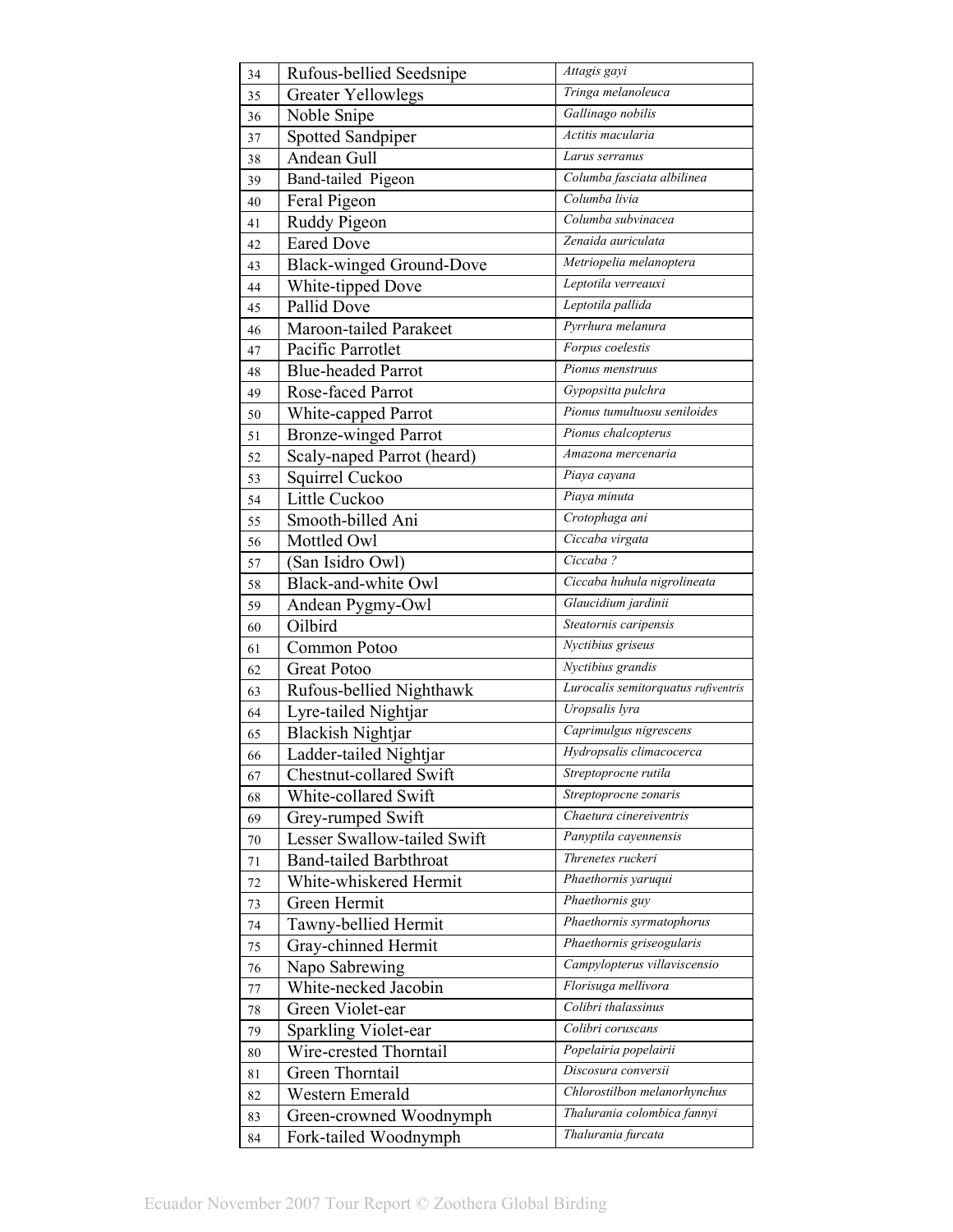| 85         | Golden-tailed Sapphire                      | Chrysuronia oenone                |
|------------|---------------------------------------------|-----------------------------------|
| 86         | Many-spotted Hummingbird                    | Taphrospilus hypostictus          |
| 87         | Rufous-tailed Hummingbird                   | Amazilia tzacatl                  |
| 88         | Andean Emerald                              | Agyrtria franciae                 |
| 89         | Ecuadorian Piedtail                         | Phlogophilus hemileucurus         |
| 90         | Speckled Hummingbird                        | Adelomyia melanogenys             |
| 91         | Fawn-breasted Brilliant                     | Heliodoxa rubinoides              |
| 92         | <b>Black-throated Brilliant</b>             | Heliodoxa schreibersii            |
| 93         | <b>Empress Brilliant</b>                    | Heliodoxa imperatrix              |
| 94         | Green-crowned Brilliant                     | Heliodoxa jacula                  |
| 95         | White-tailed Hillstar                       | Urochroa bougueri                 |
| 96         | <b>Chestnut-breasted Coronet</b>            | Boissonneaua matthewsii           |
| 97         | <b>Buff-tailed Coronet</b>                  | Boissonneaua flavescens           |
| 98         | Velvet-purple Coronet                       | Boissonneaua jardini              |
| 99         | <b>Shining Sunbeam</b>                      | Aglaeactis cupripennis            |
| 100        | <b>Ecuadorian Hillstar</b><br>E             | Oreotrochilus estella chimborazo  |
| 101        | Mountain Velvetbreast                       | Lafresnaya lafresnayi             |
| 102        | Bronzy Inca                                 | Coeligena coeligena               |
| 103        | <b>Brown</b> Inca                           | Coeligena wilsoni                 |
| 104        | Collared Inca                               | Coeligena torquata                |
| 105        | <b>Buff-winged Starfrontlet</b>             | Coeligena lutetiae                |
| 106        | Sword-billed Hummingbird                    | Ensifera ensifera                 |
| 107        | <b>Great Sapphirewing</b>                   | Pterophanes cyanopterus           |
| 108        | Giant Hummingbird                           | Patagona gigas                    |
| 109        | Gorgeted Sunangel                           | Heliangelus strophianus           |
| 110        | Tourmaline Sunangel                         | Heliangelus exortis               |
| 111        | Glowing Puffleg                             | Eriocnemis vestita                |
| 112        | Sapphire-vented Puffleg                     | Eriocnemis luciani                |
| 113        | Golden-breasted Puffleg                     | Eriocnemis mosquera               |
| 114        | Purple-bibbed Whitetip                      | Urosticte benjamini               |
| 115        | <b>Booted Racket-tail</b>                   | Ocreatus underwoodii              |
| 116        | <b>Black-tailed Trainbearer</b>             | Lesbia victoriae                  |
| 117        | Green-tailed Trainbearer                    | Lesbia nuna                       |
| 118        | Purple-backed Thornbill                     | Ramphomicron microrhynchum        |
| 119        | <b>Tyrian Metaltail</b>                     | Metallura tyrianthina             |
| 120        | Long-tailed Sylph                           | Aglaiocercus kingi                |
| 121        | Violet-tailed Sylph                         | Aglaiocercus coelestis            |
| 122        | Wedge-billed Hummingbird                    | Augastes geoffroyi                |
| 123        | Purple-throated Woodstar                    | Calliphlox mitchellii             |
| 124        | White-bellied Woodstar                      | Chaetocercus mulsant              |
| 125        | Little Woodstar                             | Chaetocercus bombus               |
| 126        | Gorgeted Woodstar                           | Chaetocercus heliodor             |
|            | White-tailed Trogon (heard)                 | Trogon viridis                    |
| 127        | <b>Collared Trogon</b>                      | Trogon collaris                   |
| 128<br>129 | Masked Trogon                               | Trogon personatus                 |
|            | Golden-headed Quetzal                       | Pharomachrus pavoninus auriceps   |
| 130        | Green Kingfisher                            | Chloroceryle americana            |
| 131        |                                             | Momotus momota aequatorialis      |
| 132        | <b>Highland Motmot</b>                      | Baryphthengus ruficapillus martii |
| 133        | Rufous Motmot<br><b>Broad-billed Motmot</b> | Electron platyrhynchum            |
| 134        |                                             | Galbula pastazae                  |
| 135        | Coppery-chested Jacamar                     |                                   |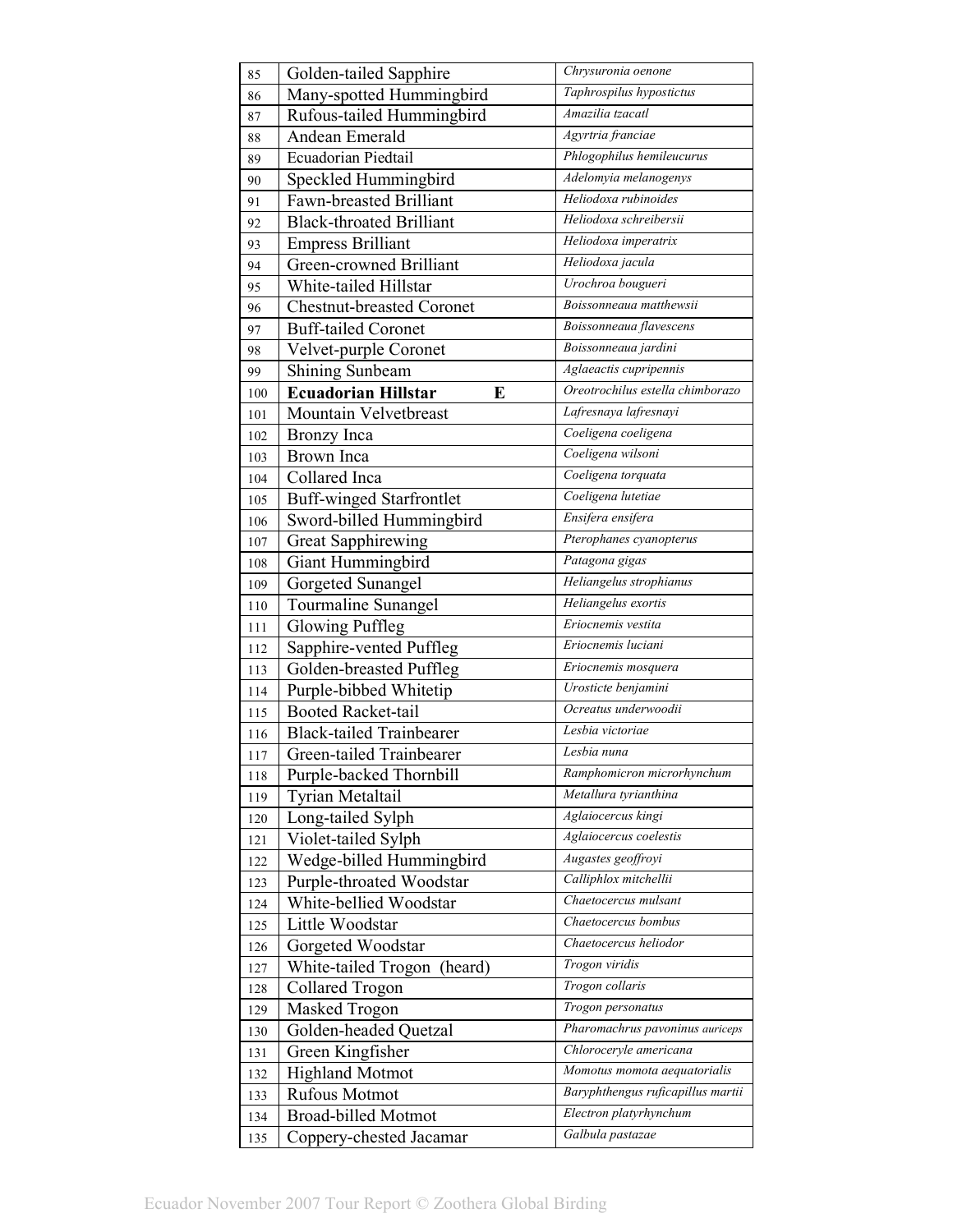| 136        | Rufous-tailed Jacamar                                  | Galbula ruficauda               |
|------------|--------------------------------------------------------|---------------------------------|
| 137        | Red-headed Barbet                                      | Eubucco bourcierii              |
| 138        | <b>Toucan Barbet</b>                                   | Semnornis ramphastinus          |
| 139        | Andean Toucanet                                        | Aulacorhynchus albivitta        |
| 140        | Crimson-rumped Toucanet                                | Aulacorhynchus haematopygus     |
| 141        | <b>Chestnut-tipped Toucanet</b>                        | Aulacorhynchus derbianus        |
| 142        | Pale-mandibled Aracari<br>E                            | Pteroglossus. erythropygius     |
| 143        | Many-banded Aracari                                    | Pteroglossus pluricinctus       |
| 144        | Plate-billed Mountain-Toucan                           | Andigena laminirostris          |
| 145        | Golden-collared Toucanet                               | Selenidera reinwardtii          |
| 146        | Choco Toucan                                           | Ramphastos sulfuratus brevis    |
| 147        | Olivaceous Piculet                                     | Picumnus olivaceus              |
| 148        | Black-cheeked Woodpecker                               | Melanerpes pucherani            |
| 149        | Yellow-tufted Woodpecker                               | Melanerpes cruentatus           |
| 150        | Yellow-vented Woodpecker                               | Veniliornis dignus              |
| 151        | Bar-bellied Woodpecker                                 | Veniliornis nigriceps           |
| 152        | Smoky-brown Woodpecker                                 | Veniliornis fumigatus           |
| 153        | Red-rumped Woodpecker                                  | Veniliornis kirkii              |
| 154        | Golden-olive Woodpecker                                | Piculus rubiginosus             |
| 155        | Crimson-mantled Woodpecker                             | Piculus rivolii                 |
| 156        | Cinnamon Woodpecker                                    | Celeus loricatus                |
| 157        | Lineated Woodpecker                                    | Dryocopus lineatus              |
| 158        | Guayaquil Woodpecker                                   | Campephilus m.gayaquilensis     |
| 159        | <b>Bar-winged Cinclodes</b>                            | Cinclodes fuscus                |
| 160        | Stout-billed Cinclodes                                 | Cinclodes excelsior             |
| 161        | Pacific Hornero                                        | Furnarius cinnamomeus           |
| 162        | Andean Tit-spinetail                                   | Leptasthenura andicola          |
| 163        | Rufous Spinetail                                       | Synallaxis unirufa              |
| 164        | Azara's Spinetail                                      | Synallaxis azarae               |
| 165        | Slaty Spinetail (heard)                                | Synallaxis brachyura            |
| 166        | Dusky Spinetail                                        | Synallaxis moesta               |
|            | White-browed Spinetail                                 | Hellmayrea gularis              |
| 167<br>168 | Red-faced Spinetail                                    | Cranioleuca erythrops           |
| 169        | White-chinned Thistletail                              | Schizoeaca fuliginosa           |
|            | Many-striped Canastero                                 | Asthenes flammulata             |
| 170        | Streak-backed Canastero                                | Asthenes wyatti                 |
| 171<br>172 | Pearled Treerunner                                     | Margarornis squamiger           |
|            | Plain Xenops                                           | Xenops minutus                  |
| 173        | Montane Foliage-gleaner                                | Anabacerthia striaticollis      |
| 174<br>175 | Scaly-throated Foliage-gleaner                         | Anabacerthia striaticollis      |
| 176        | <b>Streaked Tuftedcheek</b>                            | Pseudocolaptes boissonneautii   |
|            | <b>Striped Treehunter</b>                              | Thripadectes holostictus        |
| 177        | <b>Black-billed Treehunter</b>                         | Thripadectes melanorhynchus     |
| 178        |                                                        | Thripadectes virgaticeps        |
| 179        | <b>Streak-capped Treehunter</b><br>Western Woodhaunter | Hyloctistes virgatus            |
| 180        | Lineated Foliage-Gleaner                               | Syndactyla subalaris            |
| 181        |                                                        | Dendrocincla tyrannina          |
| 182        | Tyrannine Woodcreeper                                  | Glyphorynchus spirurus          |
| 183        | Wedge-billed Woodcreeper                               | Xiphocolaptes promeropirhynchus |
| 184        | Strong-billed Woodcreeper                              | Xiphorhynchus erythropygius     |
| 185        | Spotted Woodcreeper                                    |                                 |
| 186        | Olive-backed Woodcreeper                               | Xiphorhynchus triangularis      |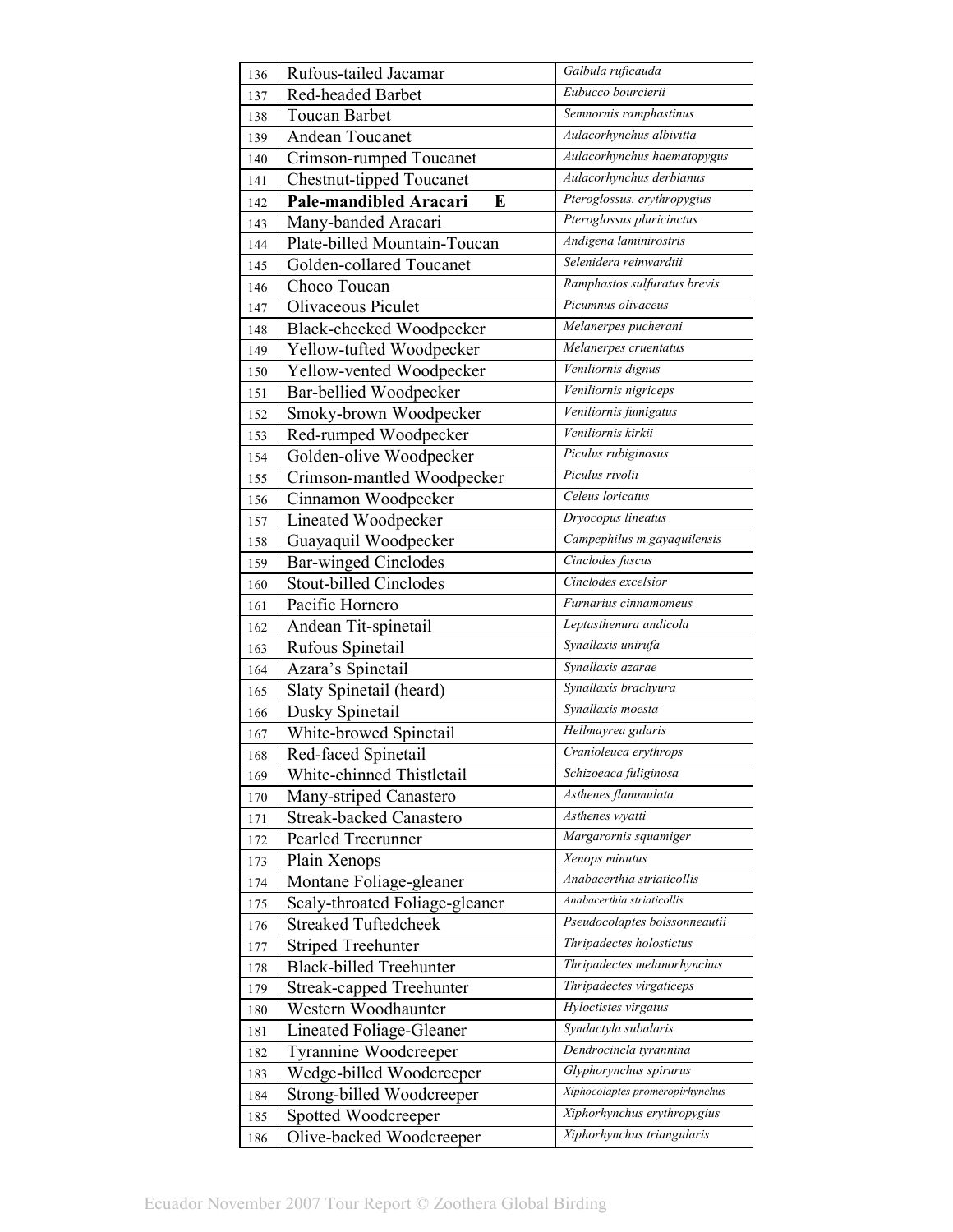| 187 | Streak-headed Woodcreeper         | Lepidocolaptes souleyetii         |
|-----|-----------------------------------|-----------------------------------|
| 188 | <b>Black-striped Woodcreeper</b>  | Xiphorhynchus lachrymosus         |
| 189 | Montane Woodcreeper               | Lepidocolaptes affinis lacrymiger |
| 190 | Brown-billed Scythebill           | Campylorhamphus pusillus          |
| 191 | Red-billed Scythebill             | Campylorhamphus trochilirostris   |
| 192 | <b>Lined Antshrike</b>            | Thamnophilus tenuepunctatus       |
| 193 | Western Slaty Antshrike           | Thamnophilus. atrinucha           |
| 194 | <b>Great Antshrike</b>            | Taraba major                      |
| 195 | Dot-winged Antwren                | Microrhopias quixensis            |
| 196 | <b>Yellow-breasted Antwren</b>    | Herpsilochmus axillaris           |
| 197 | Pacific Antwren                   | Myrmotherula s. pacifica          |
| 198 | <b>Slaty Antwren</b>              | Herpsilochmus axillaris           |
| 199 | Long-tailed Antbird               | Drymophila caudata                |
| 200 | Dusky Antbird                     | Cercomacra tyrannina              |
| 201 | <b>Blackish Antbird</b>           | Cercomacra nigrescens             |
| 202 | Chestnut-backed Antbird (heard)   | Myrmeciza exsul                   |
| 203 | Rufous-breasted Antthrush (heard) | Formicarius rufipectus            |
| 204 | Giant Antpitta                    | Grallaria gigantea                |
| 205 | Moustached Antpitta               | Grallaria alleni                  |
| 206 | <b>Chestnut-crowned Antpitta</b>  | Grallaria ruficapilla             |
| 207 | Yellow-breasted Antpitta          | Grallaria flavotincta             |
| 208 | White-bellied Antpitta            | Grallaria hypoleuca               |
| 209 | Ochre-breasted Antpitta           | Grallaricula flavirostris         |
| 210 | Tawny Antpitta                    | Grallaria quitensis               |
| 211 | Spillman's Tapaculo               | Scytalopus spillmani              |
| 212 | Blackish Tapaculo (heard)         | Scytalopus unicolor latrans       |
| 213 | Narino Tapaculo (heard)           | Scytalopus panamensis vicinior    |
| 214 | Ocellated Tapaculo                | Acropternis orthonyx              |
| 215 | Red-crested Cotinga               | Ampelion rubrocristata            |
| 216 | Green-and-black Fruiteater        | Pipreola riefferii                |
| 217 | <b>Barred Fruiteater</b>          | Pipreola arcuata                  |
| 218 | Scarlet-breasted Fruiteater       | Pipreola frontalis                |
| 219 | Dusky Piha                        | Lipaugus fuscocinereus            |
| 220 | Andean Cock-of-the-rock           | Rupicola peruviana                |
| 221 | White-bearded Manakin             | Manacus manacus                   |
| 222 | White-crowned Manakin             | Dixiphia pipra                    |
| 223 | Brown-capped Tyrannulet           | Ornithion brunneicapillum         |
| 224 | Southern Beardless Tyrannulet     | Camptostoma imberbe obsoletum     |
| 225 | Yellow Tyrannulet                 | Capsiempis flaveola               |
| 226 | Yellow-bellied Elaenia            | Elaenia flavogaster               |
| 227 | White-crested Elaenia             | Elaenia albiceps                  |
| 228 | Sierran Elaenia                   | Elaenia pallatangae               |
| 229 | Torrent Tyrannulet                | Serpophaga cinerea                |
| 230 | Streak-necked Flycatcher          | Mionectes striaticollis           |
| 231 | Rufous-breasted Flycatcher        | Leptopogon rufipectus             |
| 232 | Slaty-capped Flycatcher           | Leptopogon superciliaris          |
| 233 | Rufous-headed Pygmy-Tyrant        | Pseudotriccus ruficeps            |
| 234 | Marble-faced Bristle-Tyrant       | Pogonotriccus ophthalmicus        |
| 235 | Sooty-headed Tyrannulet           | Phyllomyias griseiceps            |
| 236 | Golden-faced Tyrannulet           | Zimmerius viridiflavus chrysops   |
| 237 | White-tailed Tyrannulet           | Mecocerculus poecilocercus        |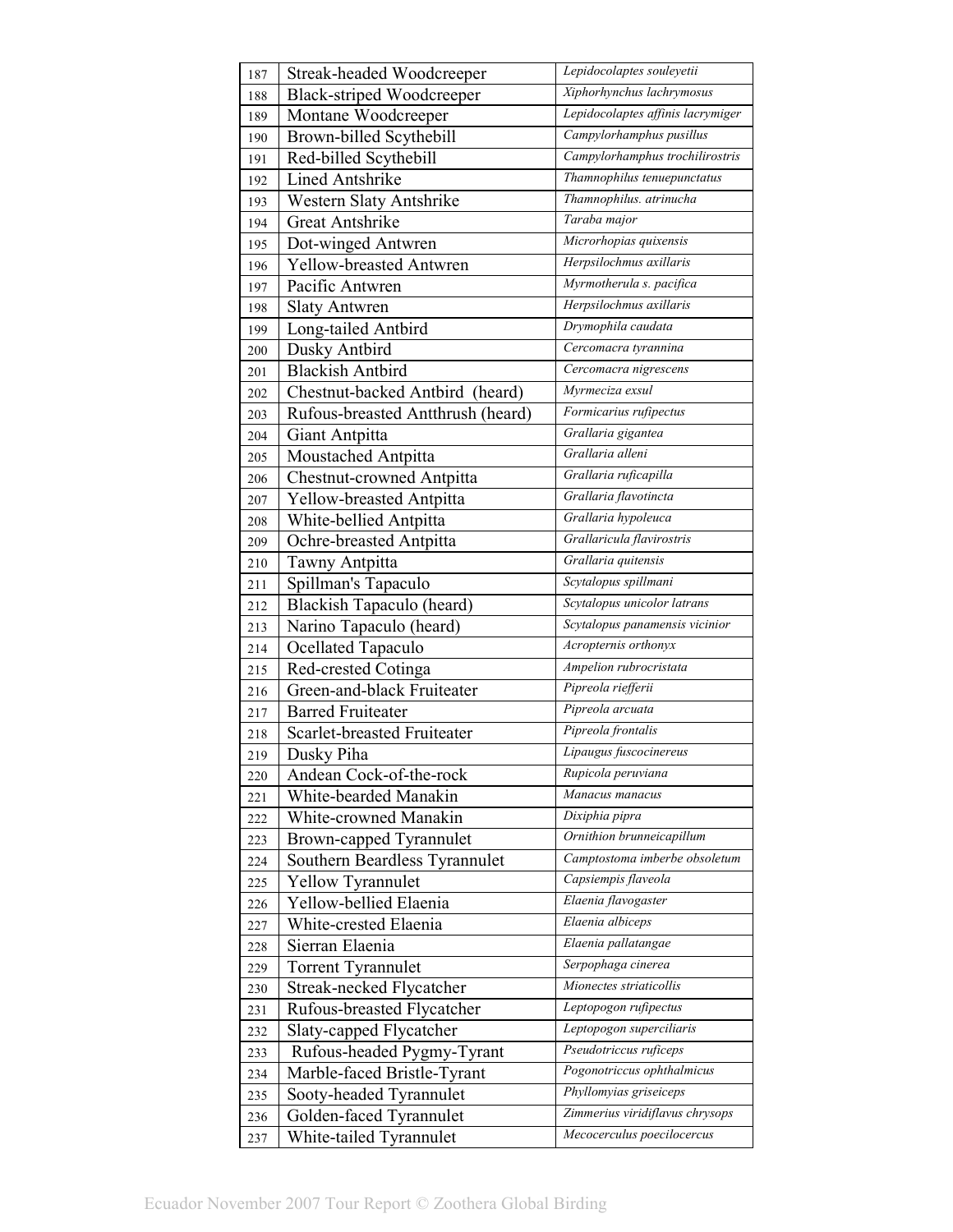| 238 | White-throated Tyrannulet      | Mecocerculus leucophrys     |
|-----|--------------------------------|-----------------------------|
| 239 | White-banded Tyrannulet        | Mecocerculus stictopterus   |
| 240 | Agile Tit-Tyrant               | Uromyias agilis             |
| 241 | Tufted Tit-Tyrant              | Anairetes parulus           |
| 242 | Scale-crested Pygmy-Tyrant     | Lophotriccus pilearus       |
| 243 | Rufous-crowned Tody-Tyrant     | Poecilotriccus ruficeps     |
| 244 | Black-headed Tody-Tyrant       | Todirostrum nigriceps       |
| 245 | Common Tody-Flycatcher         | Todirostrum cinereum        |
| 246 | Ornate Flycatcher              | Myiotriccus ornatus         |
| 247 | Flavescent Flycatcher          | Myiophobus flavicans        |
| 248 | <b>Bran-colored Flycatcher</b> | Myiophobus fasciatus        |
| 249 | Cinnamon Flycatcher            | Pyrrhomyias cinnamomea      |
| 250 | Cliff Flycatcher               | Hirundinea ferruginea       |
| 251 | Olive-sided Flycatcher         | Contopus borealis           |
| 252 | Smoke-coloured Pewee           | Contopus fumigatus          |
| 253 | Western Wood Pewee             | Contopus virens sordidulus  |
| 254 | Acadian Flycatcher             | Empidonax virescens         |
| 255 | <b>Black Phoebe</b>            | Sayornis nigricans          |
| 256 | Vermilion Flycatcher           | Pyrocephalus rubinus        |
| 257 | Yellow-bellied Chat-Tyrant     | Silvicultrix diadema        |
| 258 | Crowned Chat-Tyrant            | Ochthoeca frontalis         |
| 259 | Slaty-backed Chat-Tyrant       | Ochthoeca cinnamomeiventris |
| 260 | Rufous-breasted Chat-Tyrant    | Ochthoeca rufipectoralis    |
| 261 | Brown-backed Chat-Tyrant       | Ochthoeca fumicolor         |
| 262 | Streak-throated Bush-Tyrant    | Myiotheretes striaticollis  |
| 263 | Paramo Ground-Tyrant           | Muscisaxicola alpinus       |
| 264 | Masked Water-Tyrant            | Fluvicola nengeta           |
| 265 | Long-tailed Tyrant             | Colonia colonus             |
| 266 | Bright-rumped Attila           | Attila spadiceus            |
| 267 | Dusky-capped Flycatcher        | Myiarchus tuberculifer      |
| 268 | Pale-edged Flycatcher          | Myiarchus cephalotes        |
| 269 | Boat-billed Flycatcher         | Megarynchus pitangua        |
| 270 | Rusty-margined Flycatcher      | Myiozetetes cayanensis      |
| 271 | Social Flycatcher              | Myiozetetes similis         |
| 272 | White-ringed Flycatcher        | Conopias albovittata        |
| 273 | Golden-crowned Flycatcher      | Myiodynastes chrysocephalus |
| 274 | <b>Streaked Flycatcher</b>     | Myiodynastes maculatus      |
| 275 | Snowy-throated Kingbird        | Tyrannus niveigularis       |
| 276 | <b>Tropical Kingbird</b>       | Tyrannus melancholicus      |
| 277 | <b>Barred Becard</b>           | Pachyramphus versicolor     |
| 278 | Cinnamon Becard                | Pachyramphus castaneus      |
| 279 | <b>Black-and-white Becard</b>  | Pachyramphus albogriseus    |
| 280 | One-coloured Becard            | Pachyramphus homochrous     |
| 281 | Masked Tityra                  | Tityra semifasciata         |
| 282 | Blue-and-white Swallow         | Pygochelidon cyanoleuca     |
| 283 | <b>Brown-bellied Swallow</b>   | Notiochelidon murina        |
| 284 | White-thighed Swallow          | Neochelidon tibialis        |
| 285 | Southern Rough-winged Swallow  | Stelgidopteryx ruficollis   |
| 286 | <b>Barn Swallow</b>            | Hirundo rustica             |
| 287 | Paramo Pipit                   | Anthus bogotensis           |
| 288 | <b>Band-backed Wren</b>        | Campylorhynchus zonatus     |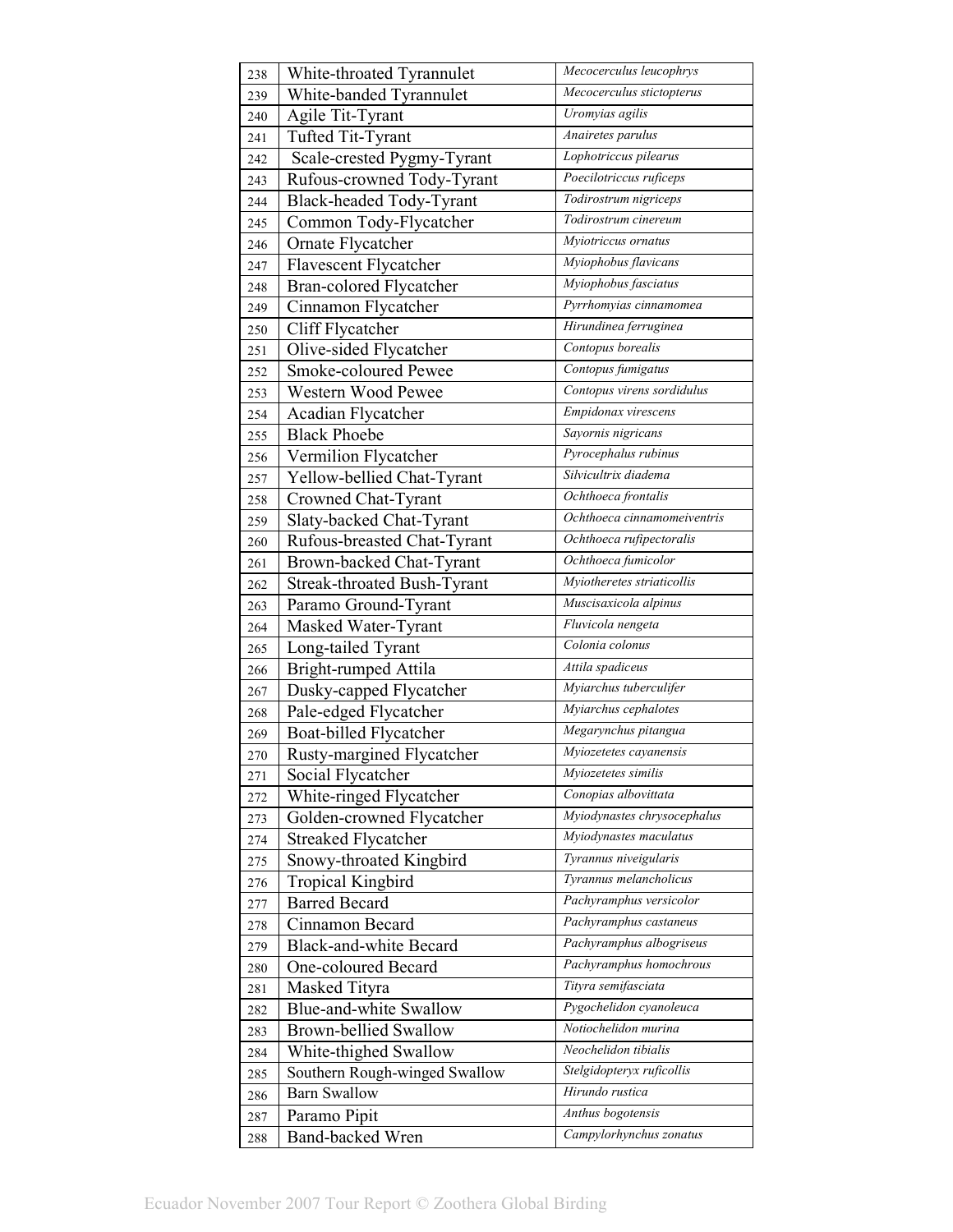| 289 | Thrush-like Wren                 | Campylorhynchus turdinus        |
|-----|----------------------------------|---------------------------------|
| 290 | Rufous Wren                      | Cinnycerthia unirufa            |
| 291 | Plain-tailed Wren                | Thryothorus euophrys            |
| 292 | Bay Wren (heard)                 | Thryothorus nigricapillus       |
| 293 | Southern House-Wren              | Troglodytes aedon musculus      |
| 294 | Mountain Wren                    | Troglodytes solstitialis        |
| 295 | Grass Wren                       | Cistothorus platensis           |
| 296 | Grey-breasted Wood-Wren          | Henicorhina leucophrys          |
| 297 | Southern Nightingale-Wren (h)    | Microcerculus marginatus        |
| 298 | <b>Black-capped Donacobius</b>   | Donacobius atricapillus         |
| 299 | <b>Andean Solitaire</b>          | Myadestes ralloides             |
| 300 | Slaty-backed Nightingale-Thrush  | Catharus fuscater               |
| 301 | Swainson's Thrush                | Catharus ustulatus              |
| 302 | <b>Great Thrush</b>              | Turdus fuscater                 |
| 303 | Glossy-black Thrush              | Turdus serranus                 |
| 304 | <b>Chestnut-bellied Thrush</b>   | Turdus fulviventris             |
| 305 | <b>Black-billed Thrush</b>       | Turdus ignobilis                |
| 306 | Ecuadorian Thrush                | Turdus nudigenis maculirostris  |
| 307 | <b>Tropical Gnatcatcher</b>      | Polioptila plumbea              |
| 308 | Inca Jay                         | Cyanocorax yncas                |
| 309 | Violaceous Jay                   | Cyanocorax violaceus            |
| 310 | Turquoise Jay                    | Cyanolyca turcosa               |
| 311 | Brown-capped Vireo               | Vireo leucophrys                |
| 312 | Red-eyed Vireo                   | Vireo olivaceus                 |
| 313 | Lesser Greenlet                  | Hylophilus decurtatus           |
| 314 | <b>Black-billed Peppershrike</b> | Cyclarhis nigrirostris          |
| 315 | Hooded Siskin                    | Carduelis magellanica           |
| 316 | Yellow-bellied Siskin            | Carduelis xanthogastra          |
| 317 | Olivaceous Siskin                | Carduelis magellanica olivacea  |
| 318 | <b>Tropical Parula</b>           | Parula pitiayumi                |
| 319 | Blackburnian Warbler             | Dendroica fusca                 |
| 320 | Cerulean Warbler                 | Dendroica cerulea               |
| 321 | Olive-crowned Yellowthroat       | Geothlypis semiflava            |
| 322 | Canada Warbler                   | Wilsonia canadensis             |
| 323 | <b>Slate-throated Redstart</b>   | Myioborus miniatus              |
| 324 | Spectacled Whitestart            | Myioborus melanocephalus        |
| 325 | Choco Warbler                    | <b>Basileuterus chlorophrys</b> |
| 326 | <b>Black-crested Warbler</b>     | Basileuterus nigrocristatus     |
| 327 | Russet-crowned Warbler           | Basileuterus coronatus          |
| 328 | Three-striped Warbler            | Basileuterus tristriatus        |
| 329 | Bananaquit                       | Coereba flaveola                |
| 330 | Cinereous Conebill               | Conirostrum cinereum            |
| 331 | <b>Blue-backed Conebill</b>      | Conirostrum sitticolor          |
| 332 | Capped Conebill                  | Conirostrum albifrons           |
| 333 | Magpie Tanager                   | Cissopis leveriana              |
| 334 | Grass-green Tanager              | Chlorornis riefferii            |
| 335 | Dusky Bush-Tanager               | Chlorospingus semifuscus        |
| 336 | Common Bush-Tanager              | Chlorospingus ophthalmicus      |
| 337 | Yellow-throated Bush-Tanager     | Chlorospingus flavigularis      |
| 338 | Western Hemispingus              | Hemispingus ochraceus           |
| 339 | Superciliaried Hemispingus       | Hemispingus superciliaris       |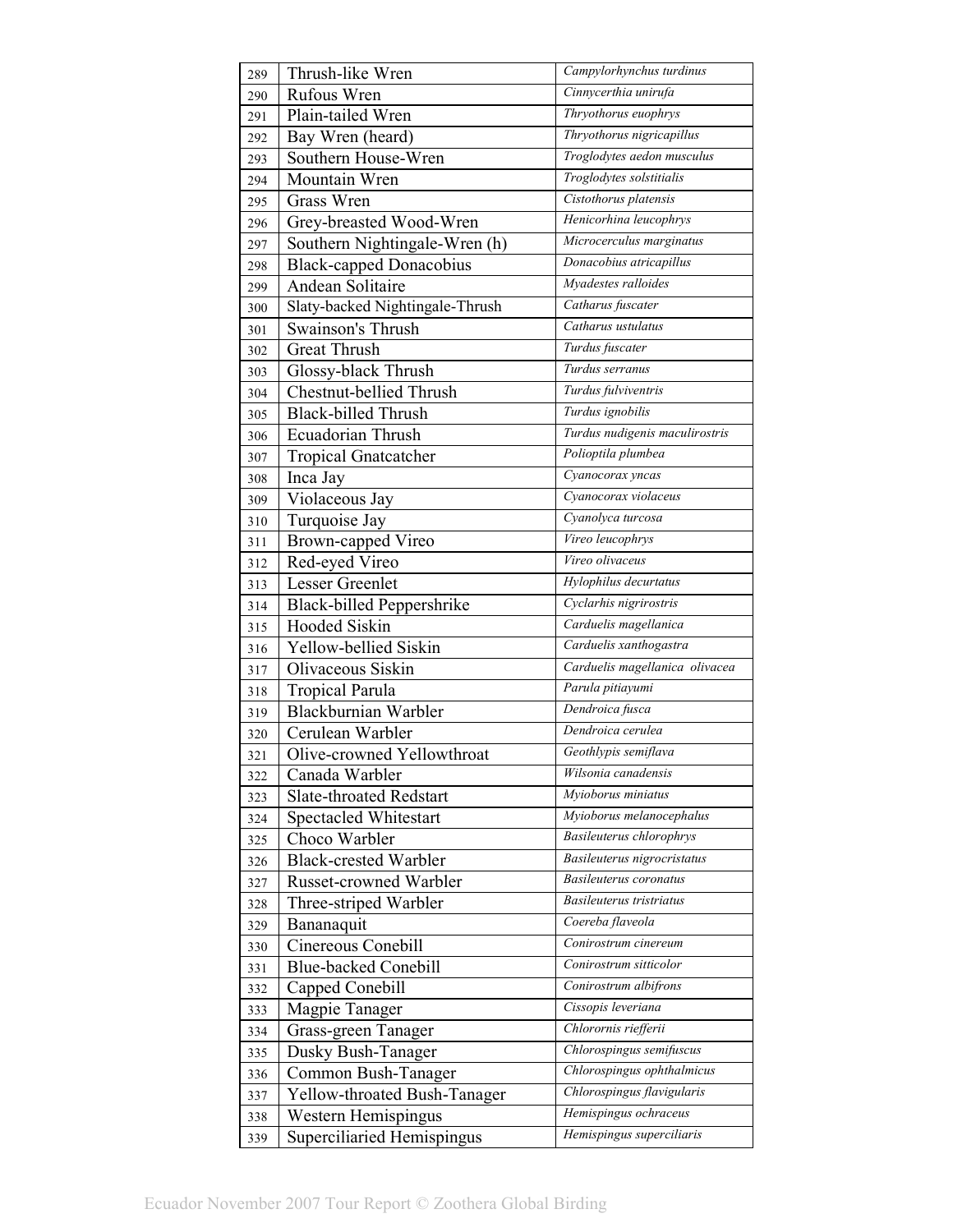| 340 | <b>Black-eared Hemispingus</b>        | Hemispingus melanotis        |
|-----|---------------------------------------|------------------------------|
| 341 | Guira Tanager                         | Hemithraupis guira           |
| 342 | Scarlet-browed Tanager                | Heterospingus xanthopygius   |
| 343 | <b>Tawny-crested Tanager</b>          | Tachyphonus delatrii         |
| 344 | White-shouldered Tanager              | Tachyphonus luctuosus        |
| 345 | White-lined Tanager                   | Tachyphonus rufus            |
| 346 | <b>Scarlet Tanager</b>                | Piranga olivacea             |
| 347 | <b>Summer Tanager</b>                 | Piranga rubra                |
| 348 | Silver-beaked Tanager                 | Ramphocelus carbo            |
| 349 | Lemon-rumped Tanager                  | Ramphocelus flammigerus      |
| 350 | <b>Blue-grey Tanager</b><br>(west)    | Thraupis episcopus quaesita  |
|     | <b>Blue-grey Tanager</b><br>east)     | Thraupis episcopus coelestis |
| 351 | <b>Blue-capped Tanager</b>            | Thraupis cyanocephala        |
| 352 | Blue-and-yellow Tanager               | Thraupis bonariensis         |
| 353 | Palm Tanager                          | Thraupis palmarum            |
| 354 | Moss-backed Tanager                   | Bangsia edwardsi             |
| 355 | Masked Mountain-Tanager               | Buthraupis wetmorei          |
| 356 | Hooded Mountain-Tanager               | Buthraupis montana           |
| 357 | <b>Black-chested Mountain-Tanager</b> | Buthraupis eximia            |
| 358 | Lacrimose Mountain-Tanager            | Anisognathus lacrymosus      |
| 359 | Scarlet-bellied Mountain-Tanager      | Anisognathus igniventris     |
| 360 | Blue-winged Mountain-Tanager          | Anisognathus somptuosus      |
| 361 | <b>Black-chinned Mountain-Tanager</b> | Anisognathus notabilis       |
| 362 | Golden-crowned Tanager                | Iridosornis rufivertex       |
| 363 | Buff-breasted Mountain-Tanager        | Dubusia taeniata             |
| 364 | <b>Yellow-throated Tanager</b>        | Iridosornis analis           |
| 365 | Fawn-breasted Tanager                 | Pipraeidea melanonota        |
| 366 | Thick-billed Euphonia                 | Euphonia laniirostris        |
| 367 | Golden-rumped Euphonia                | Euphonia musica cyanocephala |
| 368 | Orange-bellied Euphonia               | Euphonia xanthogaster        |
| 369 | Bronze-green Euphonia                 | Euphonia mesochrysa          |
| 370 | Blue-naped Chlorophonia               | Chlorophonia cyanea          |
| 371 | Yellow-collared Chlorophonia          | Chlorophonia flavirostris    |
| 372 | Chestnut-breasted Chlorophonia        | Chlorophonia pyrrhophrys     |
| 373 | Grey-and-gold Tanager                 | Tangara palmeri              |
| 374 | Paradise Tanager                      | Tangara chilensis            |
| 375 | <b>Blue-whiskered Tanager</b>         | Tangara johannae             |
| 376 | Green-and-gold Tanager                | Tangara schrankii            |
| 377 | <b>Emerald Tanager</b>                | Tangara florida              |
| 378 | Golden Tanager                        | Tangara arthus               |
| 379 | Silver-throated Tanager               | Tangara icterocephala        |
| 380 | Saffron-crowned Tanager               | Tangara xanthocephala        |
| 381 | Flame-faced Tanager                   | Tangara parzudakii           |
| 382 | <b>Spotted Tanager</b>                | Tangara punctata             |
| 383 | Rufous-throated Tanager               | Tangara rufigula             |
| 384 | <b>Bay-headed Tanager</b>             | Tangara gyrola               |
|     | Golden-naped Tanager                  | Tangara ruficervix           |
| 385 | Metallic-green Tanager                | Tangara labradorides         |
| 386 | <b>Blue-necked Tanager</b>            | Tangara cyanicollis          |
| 387 |                                       | Tangara larvata              |
| 388 | Golden-hooded Tanager                 | Tangara nigroviridis         |
| 389 | Beryl-spangled Tanager                |                              |